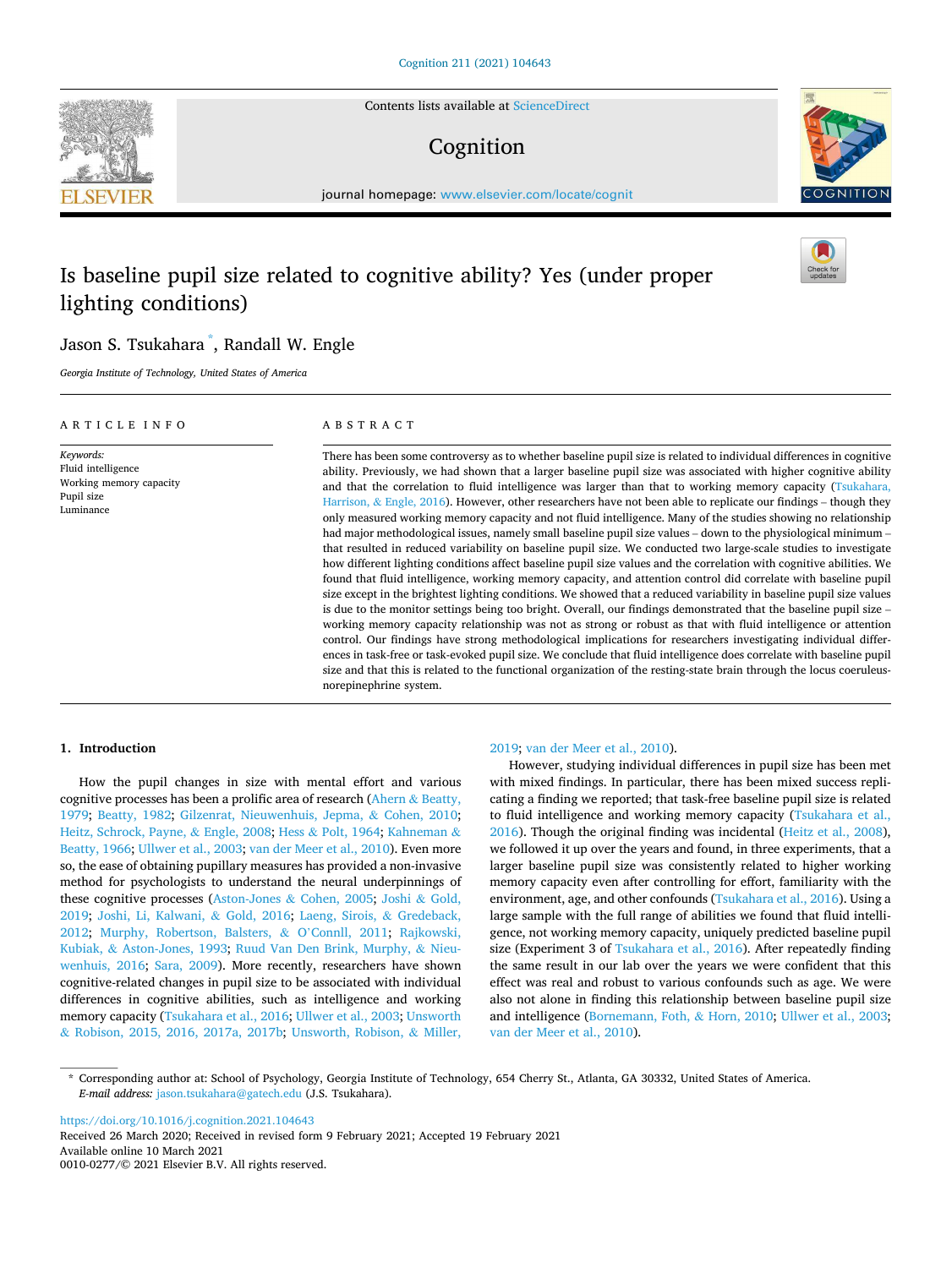Based on our finding, and a body of research linking pupil size to specific brain regions (Aston-Jones & [Cohen, 2005\)](#page-16-0), we proposed that individual differences in fluid intelligence is related to the locuscoeruleus norepinephrine system in the brain ([Tsukahara et al., 2016](#page-17-0)). Specifically, that fluid intelligence is related to the functional organization of the resting-state brain arising from the neuromodulatory role of the locus coeruleus-norepinephrine system. Other researchers have proposed similar yet distinct theories as to how higher-order cognitive abilities are related to the locus coeruleus-norepinephrine system (Unsworth & [Robison, 2017a;](#page-17-0) [van der Meer et al., 2010](#page-17-0)).

However, some researchers have not been able to replicate our findings, specifically with working memory capacity ([Aminihajibashi,](#page-16-0)  [Hagen, Foldal, Laeng,](#page-16-0) & Espeseth, 2019; [Unsworth et al., 2019](#page-17-0); [Uns](#page-17-0)worth & [Robison, 2015, 2017b](#page-17-0)). In a recent meta-analysis [Unsworth,](#page-17-0)  [Miller, and Robison \(2020\),](#page-17-0) it was found that across ~30 studies the only ones to find a significant correlation between baseline pupil size and working memory capacity were the ones from our lab. This is concerning to say the least. Why would this finding that repeatedly replicated in our lab not replicate for other researchers? We will now consider some possible reasons.

## *1.1. Is baseline pupil size related to fluid intelligence?*

In [Tsukahara et al. \(2016\)](#page-17-0) we emphasized that it is fluid intelligence, not working memory capacity that is related to baseline pupil size. Although working memory capacity and fluid intelligence are highly correlated at the latent level,  $r \sim 0.6-0.8$ , they are considered to be distinct abilities ([Conway, Kane,](#page-16-0) & Engle, 2003; [Kane, Hambrick,](#page-17-0) & [Conway, 2005\)](#page-17-0). Because working memory capacity and fluid intelligence are so highly correlated, they will often times show similar patterns of predictive validity to other constructs and measures, such as baseline pupil size. It is then, all too easy to equate working memory capacity with fluid intelligence. Therefore, to state that baseline pupil size is related to fluid intelligence [\(Tsukahara et al., 2016\)](#page-17-0) should not be equated with the statement that baseline pupil size is related to working memory capacity. In fact, in [Tsukahara et al. \(2016\)](#page-17-0) we found that the correlation of baseline pupil size with fluid intelligence  $(r = 0.35)$  was stronger,  $p < .05$ , than that with working memory capacity ( $r = 0.24$ ). In addition, after removing their shared variance, only fluid intelligence predicted baseline pupil size.

Despite the fact that we made the claim that baseline pupil size is related to fluid intelligence we know of only a few studies that have looked at this relationship. The majority of studies have tested the baseline pupil size – working memory capacity relationship. Two studies already discussed were published before [Tsukahara et al. \(2016\)](#page-17-0), had small sample sizes, restriction of range on ability, and used extreme groups design [\(Bornemann et al., 2010](#page-16-0); [van der Meer et al., 2010](#page-17-0)); yet they did find a significant relationship between baseline pupil size and performance on the Raven's advanced progressive matrices (a single measure of fluid intelligence). Although we do believe there is a stronger and more robust relationship between baseline pupil size and fluid intelligence (compared to working memory capacity), there needs to be a clearer distinction between these two highly related constructs and how they are differentially related to both task-free pupil size and taskevoked changes in pupil size. Nevertheless, there is a lack of studies on the baseline pupil size – fluid intelligence relationship despite our emphasis of fluid intelligence over working memory capacity [\(Tsuka](#page-17-0)[hara et al., 2016](#page-17-0)).

#### *1.2. Is baseline pupil size related to working memory capacity?*

Even if fluid intelligence is more strongly related to differences in pupil size, a considerable number of researchers have failed to replicate the correlation with working memory capacity ([Aminihajibashi et al.,](#page-16-0)  [2019;](#page-16-0)[Unsworth et al., 2019](#page-17-0) ; Unsworth & [Robison, 2015, 2017b](#page-17-0)). We believe there are a number of factors contributing to this. First of all, the

baseline pupil size – working memory capacity correlation is not large, *r*   $= 0.24$  (Exp. 3 from [Tsukahara et al., 2016](#page-17-0)), and therefore will not necessarily be robust to potential confounds, small sample size, and measurement problems. In the meta-analysis by [Unsworth et al. \(2020\)](#page-17-0), of the ~30 studies, almost half of them were from the Unsworth lab at University of Oregon. Of the remaining studies, not from one of our two labs, most have serious measurement problems. These primarily include small sample size (less than  $\sim$ 100) and measuring working memory capacity with a single task. Correlations can be inaccurate and more variable with smaller samples (Schönbrodt  $&$  [Perugini, 2013\)](#page-17-0) and it is highly advisable to measure a construct with multiple measures and derive common variance across them (Ackerman & [Hambrick, 2020](#page-16-0); Kovacs & [Conway, 2020](#page-17-0)).

To demonstrate how using a single measure can reduce the validity of the construct let us look at data from [Tsukahara et al. \(2016\)](#page-17-0). The composite working memory capacity (operation, symmetry, and rotation span) correlation with baseline pupil size was  $r = 0.24$ . The operation span correlation was  $r = 0.14$ , the symmetry span correlation was  $r = 0.16$ , the rotation span correlation was  $r = 0.28$ . Again, these are small effects with measures of working memory capacity. The sample size required to detect a correlation of  $r = 0.14$  at  $p < .05$  and power  $=$ 0.8 is  $n = 397$ . Or at the more optimistic correlation of  $r = 0.28$ ,  $n = 97$  is required. Therefore, most studies are barely meeting sample size requirements in the most optimistic scenario.

Nevertheless, even when these basic psychometric criteria are met, as in the Unsworth lab, there are still repeated findings of a small and non-significant correlation between baseline pupil size and working memory capacity ([Unsworth et al., 2019](#page-17-0); Unsworth & [Robison, 2015,](#page-17-0)  [2017b\)](#page-17-0). This suggests that the baseline pupil size – working memory capacity relationship is not as robust as we previously thought.

However, it may be more complicated than this. We noticed that other labs were reporting much smaller baseline pupil size values than what we reported in our previous studies. Based on this, we suspected that it is a reduced mean and inter-individual variability on baseline pupil size values that might account for the failures to replicate. Therefore, we will now discuss how reduced inter-individual variance on baseline pupil size can impact its correlation with cognitive abilities.

## *1.3. Reduced variance on baseline pupil size*

First, let us consider the physiological limits on the size of the pupil. This lets us establish an idea of what sort of range and variability we can expect in baseline pupil size values. Researchers have studied the lightadapted pupil reflex and can give us some insight into the range of possible pupil size values. [Brown, Khanani, and Xu \(2004\)](#page-16-0) measured dark-adapted pupil diameter under an illumination of 1 lx. They report mean pupil diameters in the range of 5.44–8.63 mm. [de Groot and](#page-17-0)  [Gebhard \(1952\)](#page-17-0) measured pupil diameter across varying levels of illumination and report mean pupil diameters in the range of 2.00–7.17 mm, from their brightest to darkest levels of illumination. Additionally, researchers will often use 2.00 mm as a minimum cutoff of acceptable and realistic pupil values in their data. Therefore, it seems pupil values around 2 mm are at the minimum physiological limit and around 9 mm are at the maximum physiological limit.

To use [Unsworth et al. \(2019\)](#page-17-0) as a case example, both the mean baseline pupil size (3.21 mm) and standard deviation around that mean (0.49), or the inter-individual variability, were small and compared to the physiological limits determined above, this is on the lower end of possible pupil values. However, it was primarily the small interindividual variability that caught our attention. This was concerning to us because, as the variance of a variable (e.g., baseline pupil size) decreases, so does its ability to correlate with another variable (e.g., working memory capacity). As a comparison, in [Tsukahara et al. \(2016\)](#page-17-0)  the mean baseline pupil size was 5.92 mm and the standard deviation around that mean was 1.09. In [Unsworth et al. \(2019\)](#page-17-0), three standard deviations above the mean pupil size (4.68 mm) is still smaller than the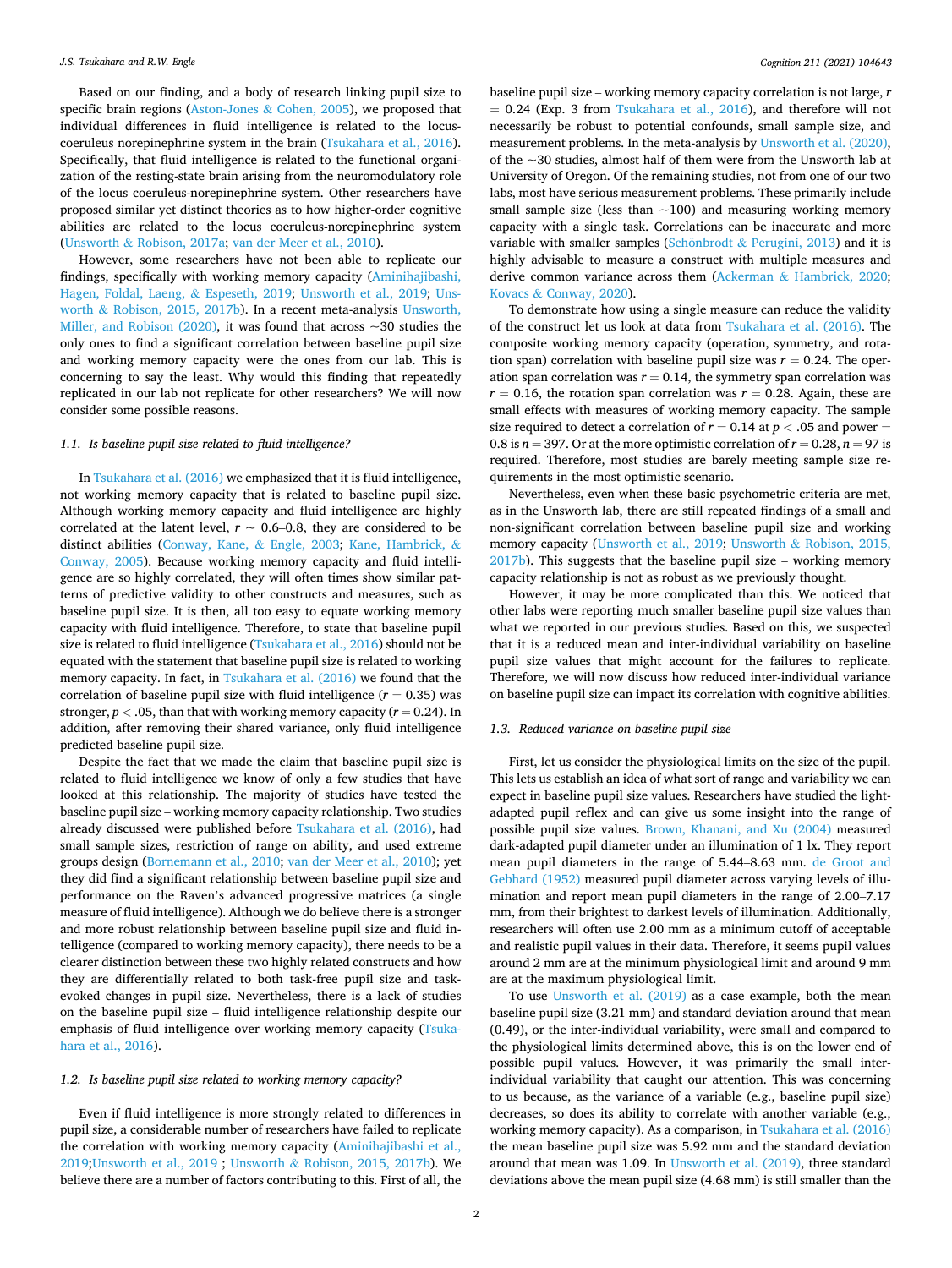mean pupil size value from [Tsukahara et al. \(2016\)](#page-17-0). [Tsukahara et al.](#page-17-0)  [\(2016\)](#page-17-0) did not just have a larger mean baseline pupil size, but more importantly the inter-individual variability is more than double that in [Unsworth et al. \(2019\).](#page-17-0) More variance between individuals allows for greater chance for relationships between variables to appear and these two studies clearly display very different distributions of baseline pupil values.

Now the question is, can this lack of inter-individual variability in baseline pupil size account for the null findings in [Unsworth et al. \(2019\)](#page-17-0)  and others? There is some support for this in a study by [Winn, Whitaker,](#page-18-0)  [Elliott, and Phillips \(1994\)](#page-18-0) in which they investigated the relationship between pupil size and age in different lighting conditions. They showed a larger variance on baseline pupil size ( $\sim$  9 mm–3 mm) in low luminance conditions and smaller variance ( $\sim$  6 mm–2 mm) in high luminance conditions. $<sup>1</sup>$  Crucially, however, the correlation between pupil</sup> size and age decreased as the luminance increased (and pupil size variability decreased). In the darkest luminance condition, age explained 55.7% of the variance in pupil size. Whereas, in the brightest luminance condition, age only explained 21.4% of the variance in pupil size (that is more than 60% reductio in variance explained). In other words, they showed a large decrease in a known correlation between pupil size and age with a decreased variance in pupil size (due to higher luminance). This pattern is very similar to the difference in findings between [Tsukahara et al. \(2016\)](#page-17-0) and [Unsworth et al. \(2019\)](#page-17-0).

#### *1.4. Reanalysis of [Tsukahara et al. \(2016\)](#page-17-0)*

Given these concerns, we decided to conduct some additional analyses on our data from Experiment 3 of [Tsukahara et al. \(2016\)](#page-17-0) in order to test whether the small inter-individual variance in [Unsworth et al.](#page-17-0)  [\(2019\)](#page-17-0) can account for the different findings between our labs. Specifically, we tested whether reducing the variance in [Tsukahara et al.](#page-17-0)  [\(2016\)](#page-17-0) to a similar magnitude as [Unsworth et al. \(2019\)](#page-17-0) would eliminate the correlation between baseline pupil size and working memory capacity.

We found that when samples with small inter-individual variance on baseline pupil size (equivalent to [Unsworth et al., 2019\)](#page-17-0) are drawn from a "population" (original data from Experiment 3 in [Tsukahara et al.,](#page-17-0)  [2016\)](#page-17-0) with a known correlation value between baseline pupil size and working memory capacity,  $r = 0.24$ , it is rare (top 95th percentile) to obtain the original correlation value and more likely to obtain a smaller correlation (Fig. S3a). It is also more likely to obtain non-significant correlations between baseline pupil size and working memory capacity (Fig. S3b). Therefore, simply reducing the inter-individual variance in baseline pupil size will more likely result in a smaller and nonsignificant correlation value between baseline pupil size and working memory capacity. These results suggest that the small inter-individual variance in baseline pupil size in [Unsworth et al. \(2019\)](#page-17-0) was a major contributor to their null findings regarding a relationship between pupil size and working memory capacity.

The mixed findings and overwhelming failures of replication have been a serious concern for us. Particularly given that we continue to find a relationship between baseline pupil size and cognitive ability in our lab. We have mentioned several possible reasons we suspect other labs have shown failures to replicate the baseline pupil size cognitive ability relationship. The one that has stood out and is most consistent across failures to replicate is a reduced mean and variance on baseline pupil size. Given that most of these studies have assessed the relationship with working memory capacity and that this relationship is small, *r* = 0.24 ([Tsukahara et al., 2016](#page-17-0)), it is expected that a restriction of range on pupil size values could lead to small and non-significant correlations across

studies.

### *1.5. Current study*

The most obvious reason for differences in the mean and variance of baseline pupil size values is different lighting conditions. Therefore, we conducted two studies to further investigate whether lighting conditions can lead to, in our lab, a similar reduced variance on baseline pupil size as seen in other studies and smaller and non-significant correlations to cognitive abilities. Our main hypothesis was that measuring baseline pupil size in too bright of lighting conditions will restrict the range of baseline pupil size values and thereby reduce the correlations with fluid intelligence and working memory capacity.

In addition, we also tested the relationship between baseline pupil size and attention control. Although some previous studies have not found a relationship between baseline pupil size and attention control, at the latent construct level attention control is highly related to working memory capacity and fluid intelligence ([Unsworth et al., 2019\)](#page-17-0). Theoretically, working memory capacity is thought to reflect differences in attention control [\(Engle, 2002, 2018;](#page-16-0) Engle & [Kane, 2004\)](#page-16-0) and the strong correlation between working memory capacity and fluid intelligence is largely, if not completely, explained by attention control ([Draheim, Tsukahara, Martin, Mashburn,](#page-16-0) & Engle, 2020). However, there have been serious methodological issues with tasks used to measure attention control [\(Draheim, Hicks,](#page-16-0) & Engle, 2016; [Hedge, Powell,](#page-17-0) & [Sumner, 2018;](#page-17-0) Paap & [Sawi, 2016](#page-17-0); Rouder & [Haaf, 2019](#page-17-0)). In the current study, we included a set of tasks, old and new, that have recently been shown to have high reliability and validity for measuring individual differences in attention control [\(Draheim et al., 2020\)](#page-16-0). Therefore, we expect attention control to show a similar pattern of relationships with baseline pupil size as working memory capacity and fluid intelligence.

#### **2. Study 1**

In [Tsukahara et al. \(2016\),](#page-17-0) baseline pupil size was measured in a dark room (2 *lx*; we obtained this measurement recently and not at the time of the study) with a black background and gray fixation on the monitor. In [Unsworth et al. \(2019\)](#page-17-0), baseline pupil size was measured in a dimly lit room (illuminance  $=$  30  $k$ ) with a gray background and black fixation (with mean fixation luminance reported at 40  $\text{cd/m}^2$ ) on the monitor. Our main purpose, in Study 1, was to obtain a similar range of pupil values as [Unsworth and Robison \(2016\)](#page-17-0) and evaluate the correlation with fluid intelligence, working memory capacity, and attention control. To do so, we used a moderately bright room and a gray background condition to roughly match the luminance conditions in [Unsworth et al.](#page-17-0)  [\(2019\).](#page-17-0) If our hypothesis is correct, then we would expect the correlation of baseline pupil size with working memory capacity and fluid intelligence to be small and non-significant in the gray background condition but only if the range of pupil size values are restricted such as in [Unsworth et al. \(2019\)](#page-17-0). If the range of pupil size values are not restricted, then we would not expect the correlations to be small and non-significant. For this reason, we decided to include a white background condition to ensure we had sufficiently bright luminance to reduce the range of baseline pupil size values.

## *2.1. Method*

The data analyzed in this study was part of a larger data collection sample. The following link has a summary of the larger data collection procedure and a reference list of all publications to come out of this data collection sample with information on which tasks were used for each publication: [https://osf.io/yc48s/.](https://osf.io/yc48s/)

#### *2.1.1. Subjects*

Subjects were college and non-college adults of the Atlanta community. They were required to be native English speakers, 18–35 years

 $1$  These values are estimated visually from Figure 2 of [Winn et al. \(1994\).](#page-18-0) However, this includes older adults (up to 85 years of age). The same pattern holds when restricting the age range to a maximum of 35 years of age.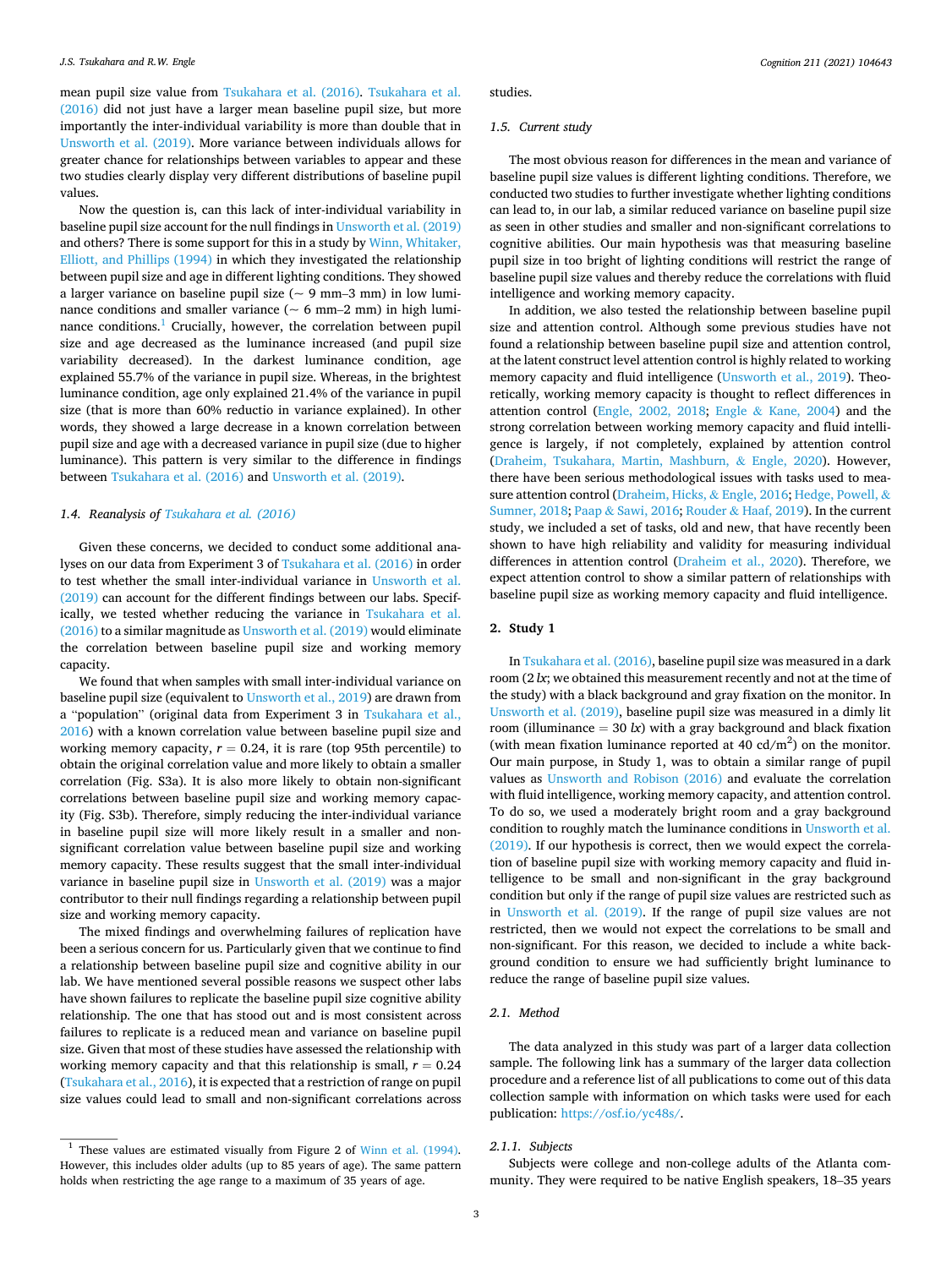of age, and had not participated in a study with our lab before. Screening on vision was not performed. The study consisted of four 2-h sessions. Subjects were compensated with an average of \$35 per session or 2 h course credit for each session. The study was approved by the Georgia Institute of Technology's Institutional Review Board under Protocol H16409.

Baseline pupil measures<sup>2</sup> were obtained from a total of 317 subjects with 2 subjects removed due to having too much missing pupil data on both gray and white background conditions for a final sample size of 315. See Table 1 for the demographics of the 315 subjects.

#### *2.1.2. Tasks and procedures*

Testing was conducted in a group running room with a total of 5 subject stations and one research assistant that monitored subjects and administered tasks. Three out of five of the subject stations had eyetrackers. The tasks and baseline measures were conducted on a Windows computer with an LED-backlit LCD monitor and subjects wore headphones during all tasks and baseline measures. The tasks were programmed in *E*-Prime 3.0 software ([Psychology Software Tools,](#page-17-0)  [2016\)](#page-17-0).

We measured fluid intelligence with the *Raven's Advanced Progressive Matrices*, *letter sets*, and *number series*. Working memory capacity was measured with the *advanced versions* of the *operation span*, *symmetry span*, and *rotation span* tasks. Attention control was measured with the *antisaccade*, *selective visual arrays,*3 and *sustained attention to cue task*. See [Draheim et al. \(2020\)](#page-16-0) and [Martin et al. \(2019\)](#page-17-0) for the reliability and validity of the attention control measures. Baseline pupil size was

**Table 1** 

Subject demographic for study 1 ( $N = 315$ ).

| Demographic            | Category                  | Value   |
|------------------------|---------------------------|---------|
| Age (Years)            | Mean                      | 22.4    |
|                        | <b>SD</b>                 | 4.1     |
| Gender                 | Male                      | 36%     |
|                        | Female                    | 63%     |
|                        | Other/self-identify       | 1%      |
| Education              | Some high school          | 2%      |
|                        | High school/GED           | 10%     |
|                        | Some college              | 57%     |
|                        | Associates degree         | 5%      |
|                        | Bachelor's degree         | 14%     |
|                        | Some graduate school      | 3%      |
|                        | Master's degree           | 9%      |
|                        | PhD/MD/JD/DDS             | $< 1\%$ |
| Ethnicity <sup>a</sup> | White                     | 29%     |
|                        | Black or African American | 33%     |
|                        | Asian or Pacific Islander | 29%     |
|                        | Hispanic or Latino        | 5%      |
|                        | Native American           | 1%      |
|                        | Other                     | 3%      |

<sup>a</sup> Other includes mixed race and other.

measured in two different conditions, gray and white background color, for two minutes each.

#### *2.1.3. Baseline pupil measures*

A SensoMotoric Instruments Red250m eye-tracker was used to record binocularly at 250 Hz. Subjects were seated approximately 65–70 cm from the monitor and did not use any head immobilization device. Before performing any task, baseline pupil size measures were obtained in the group running room and occurred on the third session of the study. The room was moderately bright (illuminance  $= 60 \text{ lx}$ ). An eyetracking calibration procedure was first conducted followed by four minutes of baseline. For half of the subjects, the first two minutes had a gray background with a silver fixation and the last two minutes had a white background with a silver fixation. The order was reversed for the other half of subjects. There was a 10 s interval between the first and second baseline conditions that was excluded from analysis. Subjects were instructed that they did not have to do anything in particular during the baseline and to keep their gaze towards the monitor. Two measures were obtained from preprocessed baseline pupil data. Baseline pupil size was calculated as the average pupil size over the baseline period. Intra-individual baseline pupil variability was calculated as the standard deviation of pupil size over the baseline period (this represents variability within an individual not between individuals).

## *2.1.4. Fluid intelligence tasks*

**Raven's advanced progressive matrices ([Raven, Raven,](#page-17-0) & [Court, 1998](#page-17-0)**). In this task subjects were presented with a matrix of figures that follow a logical pattern across rows and columns. For each problem in this task, a  $3 \times 3$  matrix of 8 abstract figures was presented with the bottom-right element missing. Subjects had to identify the logical pattern and select one of eight answer choices that fits the logical pattern of the matrix. Subjects were given 10 min to solve 18 of the odd numbered problems from the full test. Scores on this task were calculated as the total number of problems solved correctly.

**Letter sets ([Ekstrom, French, Harman,](#page-16-0) & Dermen, 1976**). Subjects were presented with 5 sets of 4-letter sequences (e.g. NOPQ DEFL ABCD HIJK UVWX). Subjects had to identify a common pattern amongst 4 of the sets and select the set of letters that did not follow the pattern (e. g. the letter sets are all in consecutive alphabetical order except for DEFL). Subjects were given 10 min to solve 30 problems. Scores on this task were calculated as the total number of problems solved correctly.

**Number series [\(Thurstone, 1938](#page-17-0)**). For each problem in this task, a series of numbers was presented that progressed in a particular logical fashion. Subjects had to identify the rule and select the next number, out of 5 answer choices, that should occur next in the series of numbers to be consistent with the logical rule. Subjects were given 5 min to complete 15 problems. Scores on this task were calculated as the total number of problems solved correctly.

#### *2.1.5. Working memory capacity tasks*

The complex span tasks consist of alternating memory storage and processing sub-tasks [\(Unsworth, Heitz, Schrock,](#page-17-0) & Engle, 2005). The advanced versions of the tasks included larger set-sizes of memory items ([Draheim, Harrison, Embretson,](#page-16-0) & Engle, 2018). In all complex span tasks, the total number of items recalled in their correct serial position (partial score) was used to calculate scores on the task ([Conway et al.,](#page-16-0)  [2005\)](#page-16-0).

**Advanced operation span**. This task required subjects to remember a series of letters presented in alternation with simple math equations which they were required to solve. On each trial, subjects first solved a simple math equation followed by the presentation of a single letter. This alternation repeated until a variable set-size of letters to-beremembered had been presented. Then, on the recall screen subjects had to recall the letters in the correct order by clicking the mouse on the appropriate letters from a matrix of letters displayed on the screen. There was a total of 14 trials (2 blocks of 7 trials), set-sizes ranged from 3

<sup>&</sup>lt;sup>2</sup> The white background condition was added after the start of the data collection. Baseline pupil size was obtained from a total of 292 subjects in the white background condition.

<sup>&</sup>lt;sup>3</sup> The visual arrays task is most commonly known as a visual working memory task. However, a considerable amount of behavioral and neurophysiological studies has provided evidence that performance on the selective version of this task is determined by controlled attention processes (for a review see; [Martin et al., 2019](#page-17-0)). In a reanalysis of data from four different studies from our lab, we have shown that the selective version of the visual arrays strongly prefers to load onto a latent factor with attention control tasks compared to working memory capacity tasks [\(Martin et al., 2019\)](#page-17-0). That is, even though performance on the visual arrays task is calculated with a *k* storage capacity score, this task shares more common variance with tasks that have minimal memory demands than tasks that place a strong demand on working memory.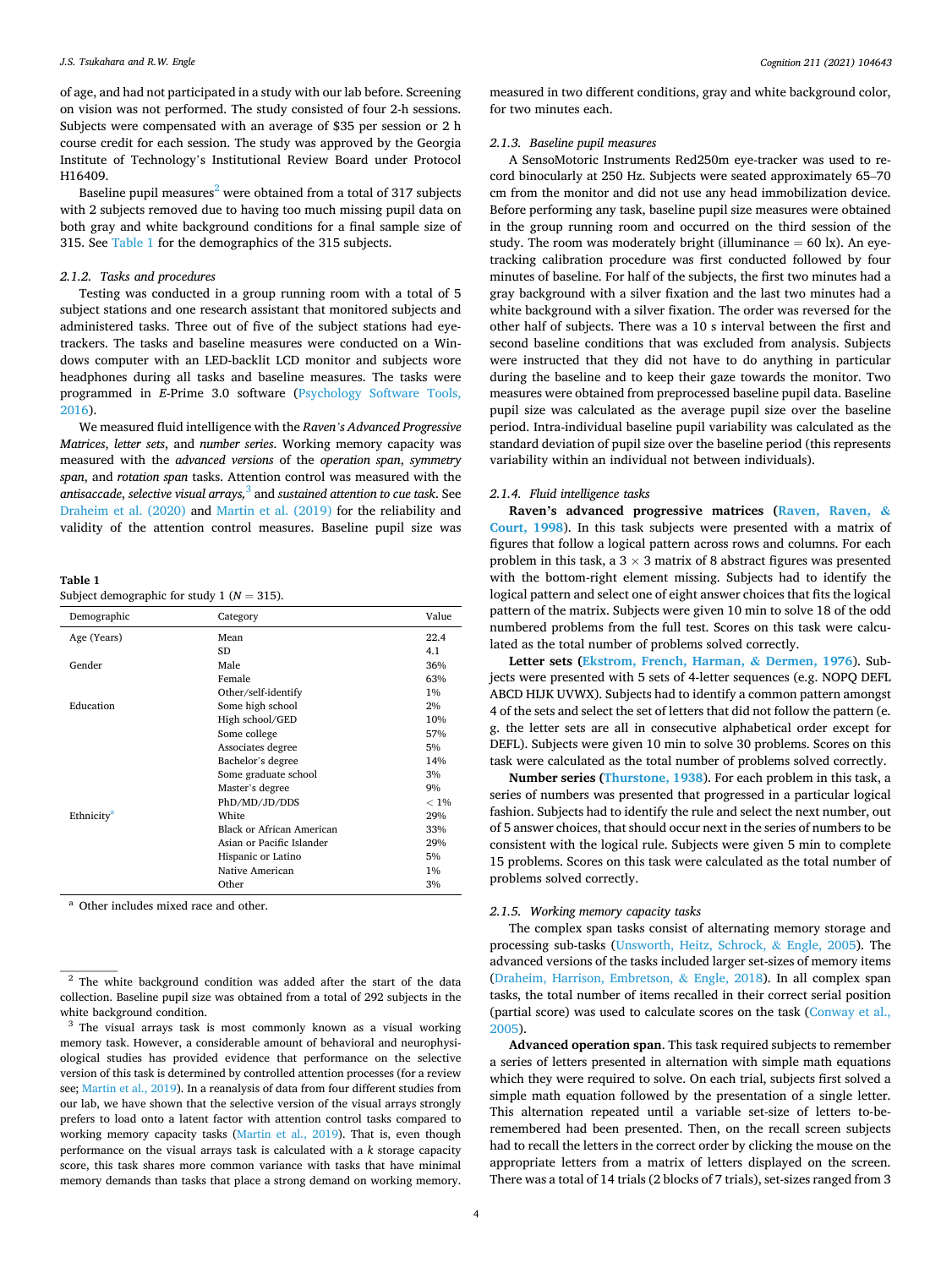to 9, and each set-size occurred twice (once in each block). Scores on the advanced operation span task were calculated using the partial-scoring method, the number of letters recalled in their correct order across all trials.

**Advanced symmetry span**. This task required subjects to remember a series of spatial locations in a 4  $\times$  4 matrix presented in alternation with a pattern of squares which they had to decide whether the pattern was symmetrical on the vertical midline. On each trial, subjects were first presented with a  $16 \times 16$  matrix of black and white squares and were required to decide whether the pattern was symmetric on the vertical midline. Followed by the symmetry judgement, a  $4 \times 4$  matrix of squares with one square highlighted in red were displayed. The location of the red-square was the to-be-remembered spatial location. This alternation continued until a variable set-size of spatial locations had been presented. Then, on the recall screen the same  $4 \times 4$  matrix of squares was presented but with no squares highlighted in red. Subjects had to recall the spatial locations in the correct order by clicking the mouse on the appropriate squares in the matrix. There was a total of 12 trials (2 blocks of 6 trials), set-sizes ranged from 2 to 7, and each set-size occurred twice (once in each block). Scores on the advanced symmetry span task were calculated using the partial-scoring method, the number of spatial locations recalled in their correct order across all trials.

**Advanced rotation span**. This task required subjects to remember a series of directional arrows of varying size in alternation with a mental rotation task in which they had to mentally rotate and decide if a letter was mirror reversed or not. On each trial, subjects first solved a mental rotation problem followed by the presentation of a single arrow with a specific direction (8 possible directions; the four cardinal and four ordinal directions) and specific size (small or large). Both the direction and size of the arrow were the to-be-remembered features. This alternation continued until a variable set-size of arrows had been presented. Then, on the recall screen all possible arrow directions and sizes were presented. Subjects had to recall the direction and size of the arrows in the correct order by clicking the mouse on the appropriate arrow. There was a total of 12 trials (2 blocks of 6 trials), set-sizes ranged from 2 to 7, and each set-size occurred twice (once in each block). Scores on the advanced rotation span task were calculated using the partial-scoring method, the number of arrows recalled in their correct order across all trials.

### *2.1.6. Attention control tasks*

**Antisaccade [\(Hallett, 1978](#page-17-0)**; **[Hutchison, 2007](#page-17-0)**). In this task, subjects had to identify a "Q" or "O" that appeared very briefly on the opposite side of the screen as a distractor stimulus. Subjects were first presented with a fixation cross at the center of the screen. After a 2000 ms or 3000 ms interval an asterisk (\*) flashed at 12.3◦ visual angle to the left or right of the central fixation for 100 ms. After the presentation of the asterisk, either the letter "Q" or "O" was presented on the opposite side at 12.3◦ visual angle of the central fixation for 100 ms quickly followed by a visual mask  $(\# \#)$ . Subjects had to indicate whether the letter was a "Q" or an "O". The subject's goal was to ignore the asterisk and instead look away to the other side of the screen to catch the target "Q" or "O". Subjects had as much time as needed to respond to which letter appeared by pressing the associated key on the keyboard. After responding, accuracy feedback was displayed for 500 ms, followed by a blank inter-trial interval of 1000 ms. Subjects completed 16 slow practice trials (target duration was set to 750 ms). There were 72 real trials and scores on the task were calculated as the proportion of correct trials.

**Selective visual arrays with orientation judgement – VAorient-S ([Draheim et al., 2020](#page-16-0)**; **Luck & [Vogel, 1997](#page-17-0)**; **[Shipstead, Lindsey,](#page-17-0)  Marshall, & [Engle, 2014](#page-17-0)**). In this task subjects had to decide whether a probe array of stimuli was the same or different from the target array. The stimuli were red (RGB: 255, 0 0) and blue (RGB: 0, 0, 255) rectangles in various orientations (horizontal, left diagonal, right diagonal, or vertical). Specifically, they had to make a judgement as to whether a single rectangle in the probe array had remained in the same orientation

or was in a different orientation as the target array. They responded by pressing the 5 and 6 keys on the numpad, labeled "Yes" and "No" respectively. Prior to each trial subjects were reminded to respond "Yes" for a same judgement and "No" for a different judgement and had to press the spacebar for the trial to begin. Thus, the task was self-paced. After pressing the spacebar, there was a 1 s blank screen followed by a screen with a central fixation  $(+)$  for 1 s. After the fixation, a cue was presented, "RED" or "BLUE", to instruct the subject to attend to either red or blue rectangles, this was followed by a blank screen for 100 ms. Next, a target array of blue and red rectangles differing in orientation (horizontal, left diagonal, right diagonal, or vertical) were presented for 250 ms. After a delay (blank screen) of 900 ms, a probe array with only the color of rectangles they were cued to attend to was presented with one of the rectangles highlighted by a white dot. The rectangle with the white dot changed orientation on 50% of the trials and remained the same on the other 50% of trials, while all other rectangles were identical to the target array. The probe array remained on screen until a response was made. The subject had to make a response as to whether the rectangle remained in the same orientation, "Yes", or was in a different orientation, "No". The background color was set to "silver" (RGB: 192, 192, 192) and all words and fixation crosses were in black. The target array contained either 5 or 7 rectangles per color (10 and 14 total), and a total of 48 trials were presented for each array set size. The dependent variable was a capacity score  $(k)$ , which is calculated using the single probe correction ([Conway et al., 2005;](#page-16-0) [Shipstead et al., 2014\)](#page-17-0). This calculation is N  $*$  (hits + correction rejections – 1), where N is the set size for that array. This calculation results in two separate *k* scores, one for set size 5 and one for set size 7, and the final dependent variable was the average *k* for these two set sizes.

**Sustained attention-to-cue task – SACT ([Draheim et al., 2020](#page-16-0)**). In this task, subjects needed to sustain their attention on a visual circle cue presented at random locations on the screen and ultimately identify a target letter presented briefly at the center of the cue. This task was designed as an accuracy version of the psychomotor vigilance task (Dinges & [Powell, 1985](#page-16-0)), with the addition of a distractor similar to that used in the antisaccade task. The stimuli for the task were presented against a gray background. Each trial started with a central black fixation. On half of the trials, the fixation was presented for 2 s and for the other half the fixation was presented for 3 s. After the fixation, following a 300 ms tone, a large white circle cue was presented in a randomly determined location on either the left or right side of the screen. To orient the subject on the circle cue, the large circle began to immediately shrink in size until it reached a fixed size. Once the cue reached the fixed size, after a variable wait time (equally distributed amongst 2, 4, 8, and 12 s), a white asterisk meant to serve as a distractor appeared at the center of the screen. The asterisk blinked on and off in 100 ms intervals for a total duration of 400 ms. Then, a  $3 \times 3$  array of letters was displayed at the center of the cue. The letters in the array consisted of B, D, P, and R. The central letter was the target letter and was presented in a dark gray font. The non-target letters were presented in black font with each letter occurring twice in the array and the target letter occurred three times. After 125 ms the central letter was masked with a  $#$  for 1000 ms. Only the central target letter was masked. After the mask, the response options were displayed in boxes horizontally across the upper half of the screen. The subject used the mouse to select whether the target was a B, D, P, or R. Feedback was given during the practice trials but not the experimental trials. Accuracy rate was the dependent variable.

#### *2.1.7. Data processing and analysis*

Data, scripts, and results outputs are open access and available at Open Science Framework: <https://osf.io/ajm4d/>. All preprocessing, data cleaning and scoring, and data analyses were conducted in R statistical software [\(R Core Team, 2020](#page-17-0)). Univariate outliers and problematic scores were removed prior to analysis, as part of data cleaning. The procedures for removing data for each measure are described below.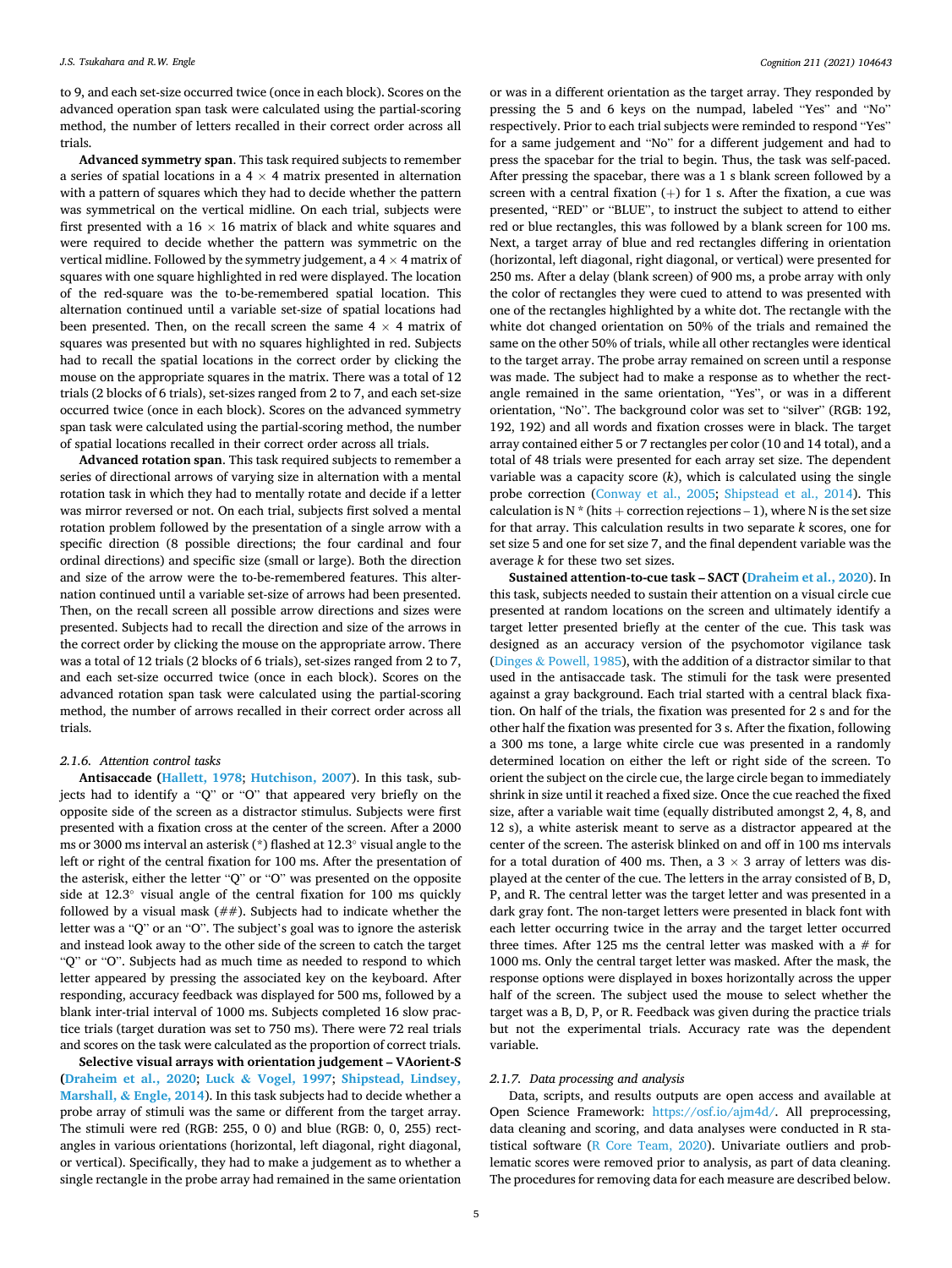Missing data may be present due to data cleaning but also to other factors such as a subject not having enough time to complete a task on a given session, and the task program crashing during administration.

**Baseline pupil**. Preprocessing methods were employed on the raw baseline pupil data using the *pupillometry* package ([Tsukahara, 2019](#page-17-0)). Only data from the left eye was preprocessed and further analyzed. First, raw pupil data were de-blinked and values 75 ms before and after blinks were set to missing. Next, raw pupil data were smoothed with a hanning filter and then linear interpolation of missing values was applied. Missing data gaps of more than 1000 ms were not interpolated. If a subject had more than 50% of missing data, then their baseline pupil data was removed from further analysis. Univariate outliers on baseline pupil size and baseline pupil variability were identified and removed separately for each of the eight baseline conditions. Outliers were identified as having values  $+/-$  3.3 standard deviations from the mean value, within baseline condition, and outlier values were replaced with missing data.

**Cognitive tasks**. For all the cognitive tasks, univariate outliers were identified as having scores  $+/-$  3.3 standard deviations or greater from the mean score on that task and outlier scores were replaced with missing data. For the visual arrays task (VAorient-S), subjects that had an overall accuracy of −3.3 standard deviations or greater from the mean accuracy had their calculated *k* score replaced with missing data. For the working memory capacity tasks, subjects that had accuracy on the processing portion of the task −3.3 standard deviations or greater from the mean had their calculated partial span score replaced with missing data. For the composite factors of fluid intelligence, working memory capacity, and attention control, if a subject had missing data from two or more task (out of a total of three) that make up that composite their composite score was replaced with a missing value.

**Reliability estimates**. A split-half reliability method was used to estimate reliability for each task. The tasks were split into even/odd trials and the scores were calculated for each half just as they were for the whole task. Correlations between even and odd scores were corrected with the spearman-brown prophecy formula. For the baseline pupil size and variability measures, reliability was estimated by correlating the measures for the first 30 s and the last 30 s and applying the spearman-brown prophecy formula.

**Data analysis**. To test for the within-subject effects of lighting conditions, the between-subject effects of cognitive ability, and their interactions we used hierarchical linear modelling with the *lme4* package (Bates, Mächler, Bolker, & Walker, 2015). To further investigate any significant interactions, we conducted simple slopes analysis using the *reghelper* package [\(Hughes, 2020\)](#page-17-0). We made plots using the *ggplot2*  package ([Wickham, 2016\)](#page-18-0) and raincloud plots [\(Allen, Poggiali, Whi](#page-16-0)[taker, Marshall,](#page-16-0) & Kievit, 2019).

## *2.2. Results*

*2.2.1. Effect of background color on baseline pupil size* 

Descriptive statistics for each task and background color condition are presented in [Table 2.](#page-6-0) Distributions on baseline pupil size in the gray and white background conditions are displayed in [Fig. 1](#page-6-0) (for method of generating raincloud plots see; [Allen et al., 2019\)](#page-16-0). For the gray background condition, the mean  $(M = 5.00)$  and inter-individual standard deviation  $(SD = 0.82)$  baseline pupil size was larger than Unsworth et al.  $(2019)$   $(M = 3.21, SD = 0.49)$  and closer to Tsukahara et al.  $(2016)$ ;  $M =$ 5.99, *SD* = 1.09. Whereas, for the white background condition, the mean  $(M = 3.64)$  and inter-individual standard deviation  $(SD = 0.56)$  was closer to the values reported in [Unsworth et al. \(2019\);](#page-17-0)  $M = 3.21$ ,  $SD =$ 0.49. A paired-samples *t*-test was conducted to test for the difference in mean pupil size between the two conditions; mean pupil size in the gray background condition was 1.39 mm [95% CI: 1.34, 1.45] larger than in the white background condition,  $t(286) = 48.93$ ,  $p < .05$ .

## *2.2.2. Background Color x Cognitive Ability interactions*

Fluid intelligence, working memory capacity, and attention control composites were created. The composites were created by averaging the standardized *z*-scores for each task. For each composite, if two out of three of the tasks were missing, then the composite score was set to missing. Fluid intelligence correlated with working memory capacity (*r*   $= 0.51$ ) and attention control ( $r = 0.50$ ). Working memory capacity correlated with attention control ( $r = 0.45$ ). The correlations between the baseline pupil measures and cognitive abilities are reported in [Table 3](#page-6-0) (see Fig. S4 for corresponding scatterplots and Table S1 for the correlations amongst the baseline pupil measures).

Fluid intelligence correlated with baseline pupil size in both the gray  $(r = 0.29, p < .05)$  and white  $(r = 0.16, p < .05)$  background conditions. Working memory capacity correlated with baseline pupil size in the gray  $(r = 0.21, p < .05)$  but not the white  $(r = 0.09, p > .05)$  background condition. Attention control correlated with baseline pupil size in the gray ( $r = 0.25$ ,  $p < .05$ ) but not the white ( $r = 0.09$ ,  $p > .05$ ) background condition.

For each of the cognitive abilities, a hierarchical linear model was conducted to compare the interaction between background color and cognitive ability.4 This allowed us to test for the difference in correlation between conditions while accounting for the dependencies (withinsubject nature) of pupil measurements. The results of the hierarchical linear models are presented in [Tables 4](#page-7-0)–6.

There was a significant Background Color x Fluid Intelligence interaction on baseline pupil size; β = 0.16 [95% CI: 0.11, 0.22], *p <* .05. The relationship between baseline pupil size and fluid intelligence was stronger in the gray background condition than the white background condition. Simple slopes analysis indicated that the slope for the gray background condition was positive and statistically significant (*b* = 0.29,  $β = 0.29$ ,  $t = 6.09$ ,  $p < .05$ ) whereas the slope for the white background condition was smaller but still statistically significant (*b* = 0.10,  $β = 0.14$ ,  $t = 2.04$ ,  $p < .05$ ). There was no significant interaction on intra-individual baseline pupil variability,  $β = −0.11$  [95% CI:  $-0.25$ , 0.04],  $p > 0.05$ , but there was a main effect of fluid intelligence on intraindividual baseline pupil variability, β = 0.19 [95% CI: 0.07, 0.30], *p <* .05.

There was a significant Background Color x Working Memory Capacity interaction on baseline pupil size;  $β = 0.11$  [95% CI: 0.06, 0.17],  $p < .05$ . The relationship between baseline pupil size and working memory capacity was stronger in the gray background condition than the white background condition. Simple slopes analysis indicated that the slope for the gray background condition was positive and statistically significant ( $b = 0.20$ ,  $\beta = 0.21$ ,  $t = 4.21$ ,  $p < .05$ ) whereas the slope for the white background condition was non-significant ( $b = 0.07$ ,  $\beta =$ 0.10,  $t = 1.37$ ,  $p > .05$ ). There was a significant Background Condition x Working Memory Capacity interaction on intra-individual baseline pupil variability; β = −0.15 [95% CI: −0.30, −0.01], *p <* .05. Simple slopes analysis revealed that the relationship between intra-individual baseline pupil variability and working memory capacity was negative and nonsignificant in the gray background condition ( $b = -0.01$ ,  $\beta = -0.05$ , *t* = −0.92, *p >* .05) but positive and non-significant in the white background condition ( $b = 0.01$ ,  $\beta = 0.11$ ,  $t = 1.73$ ,  $p > .05$ ).

There was a significant Background Color x Attention Control interaction on baseline pupil size; β = 0.15 [95% CI: 0.09, 0.20], *p <* .05. The relationship between baseline pupil size and attention control was stronger in the gray background condition than the white background condition. Simple slopes analysis indicated that the slope for the gray background condition was positive and statistically significant (*b* = 0.25,  $β = 0.23, t = 4.80, p < .05$ ) and the slope for the white background

<sup>4</sup>For each cognitive ability, a random intercepts model was conducted in which pupil measurements were nested within subjects, background color was a level 1 predictor, the cognitive ability was a level 2 predictor, and the interaction between background color and the ability was specified.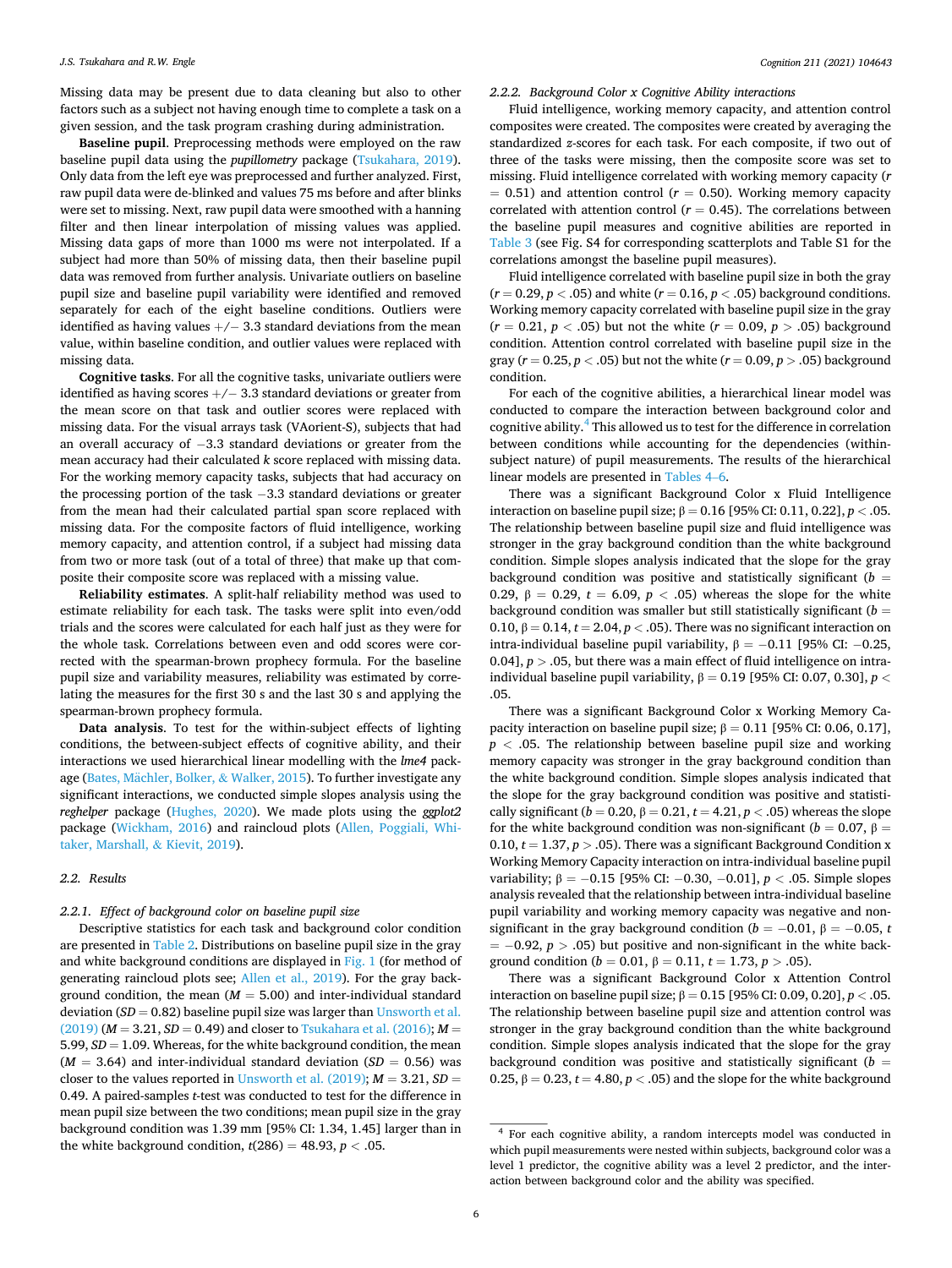<span id="page-6-0"></span>Descriptive statistics for study 1 ( $N = 315$ ).

| $\overline{\phantom{a}}$ |             |                |          |          |             |         |
|--------------------------|-------------|----------------|----------|----------|-------------|---------|
|                          | Mean (SD)   | Min-Max        | Skewness | Kurtosis | Reliability | Missing |
| Gf (ACC)                 |             |                |          |          |             |         |
| <b>RAPM</b>              | 9.9(3.3)    | $1 - 18$       | $-0.24$  | $-0.41$  | 0.80        | 0.0%    |
| LetterSets               | 16.8(4.4)   | $5 - 28$       | $-0.27$  | $-0.48$  | 0.86        | 1.0%    |
| <b>NumberSeries</b>      | 9.6(3.2)    | $2 - 15$       | $-0.31$  | $-0.77$  | 0.85        | 0.3%    |
| WMC (ACC)                |             |                |          |          |             |         |
| SymSpan                  | 27.9 (10.4) | $2 - 54$       | $-0.06$  | $-0.40$  | 0.79        | 3.2%    |
| OSpan                    | 55.5 (14.7) | $12 - 82$      | $-0.61$  | $-0.16$  | 0.64        | 3.5%    |
| RotSpan                  | 24.4 (9.3)  | $1 - 49$       | 0.05     | $-0.31$  | 0.81        | 1.0%    |
| Attention                |             |                |          |          |             |         |
| Antisaccade (ACC)        | 0.79(0.15)  | $0.36 - 1.0$   | $-0.93$  | 0.06     | 0.91        | 2.9%    |
| VAorient-S $(k)$         | 1.76(1.21)  | $-1.30 - 5.32$ | 0.05     | $-0.32$  | 0.74        | 1.3%    |
| SACT (ACC)               | 0.70(0.19)  | $0.19 - 0.98$  | $-0.74$  | $-0.15$  | 0.93        | 3.8%    |
| Pupil size               |             |                |          |          |             |         |
| Gray (mm)                | 5.0(0.82)   | $2.87 - 7.26$  | $-0.13$  | $-0.52$  | 0.98        | 1.0%    |
| White (mm)               | 3.64(0.56)  | 2.40-5.91      | 0.70     | 0.90     | 0.78        | 7.9%    |
| Pupil variability        |             |                |          |          |             |         |
| Gray (mm)                | 0.29(0.12)  | $0.12 - 0.83$  | 1.28     | 2.45     | 0.79        | 1.0%    |
| White (mm)               | 0.30(0.11)  | $0.06 - 0.64$  | 0.50     | $-0.05$  | 0.96        | 7.9%    |
|                          |             |                |          |          |             |         |

*Note.* Gf = fluid intelligence, WMC = working memory capacity. ACC = accuracy (Gf tasks were calculated as total correct and WMC tasks using the partial scoring method. Antisaccade and SACT were calculated as proportion correct. VAorient-S was calculated as *k*). Baseline pupil size was calculated as the average pupil size over the baseline period (mean) and intra-individual baseline pupil variability was calculated as the standard deviation of pupil size over the baseline period, reported pupil values are in millimeters (mm). Reliability estimates were calculated as split-half reliability corrected with spearman-brown prophecy formula.



**Fig. 1.** Distributions of baseline pupil size values in the gray and white background conditions. The mean and 95% confidence intervals are plotted below the cloud distribution and the individual data points are at the bottom.

#### **Table 3**

Correlations between baseline pupil measures and cognitive abilities.

|                         | Pupil size |       | Pupil variability |       |
|-------------------------|------------|-------|-------------------|-------|
|                         | Grav       | White | Gray              | White |
| Fluid intelligence      | 0.29       | 0.16  | 0.08              | 0.20  |
| Working memory capacity | 0.21       | 0.09  | $-0.05$           | 0.10  |
| Attention control       | 0.25       | 0.09  | $-0.07$           | 0.02  |

*Note.* Correlations were calculated using pearson-method with pairwise deletion and values in bold font are statistically significant at *p <* .05.

condition was smaller and non-significant ( $b = 0.06$ ,  $\beta = 0.08$ ,  $t = 1.13$ ,  $p > .05$ ). There was no significant interaction,  $\beta = -0.10$  [95% CI: −0.24, 0.05], *p >* .05, nor a main effect of attention control on intraindividual baseline pupil variability,  $β = 0.02$  [95% CI: -0.10, 0.13],  $p > .05$ .

*2.2.3. Fluid intelligence, working memory capacity, or attention control?*  Next, we conducted a regression analysis to test the unique relationships of fluid intelligence, working memory capacity, and attention control on baseline pupil size in the gray background condition only. In [Tsukahara et al. \(2016\)](#page-17-0) we found that fluid intelligence, not working memory capacity, uniquely predicted baseline pupil size. Again, in this study, we found that only fluid intelligence ( $\beta = 0.19$  [95% CI: 0.05, 0.32],  $p <$  .05), and neither working memory capacity ( $\beta = 0.07$ [95% CI: −0.06, 0.20], *p >* .05) nor attention control (β = 0.11 [95% CI: −0.01, 0.24], *p >* .05), uniquely predicted baseline pupil size.

#### *2.2.4. Age*

[Winn et al. \(1994\)](#page-18-0) found that baseline pupil size decreased with age, however, this correlation was reduced with brighter luminance. Our hypothesis was that brighter luminance will reduce the range of baseline pupil size values and thereby reduce the correlation with cognitive abilities. This hypothesis was informed by the findings in [Winn et al.](#page-18-0)  [\(1994\)](#page-18-0) and therefore we expected to see the same interaction between background color and age on baseline pupil size as we did with cognitive ability.

As expected, we replicated the findings in [Winn et al. \(1994\).](#page-18-0) There was a significant Background Color x Age interaction on baseline pupil size; β = −0.19 [95% CI: −0.24, −0.13], *p <* .05. Simple slopes analysis indicated that the slope for the gray background condition was positive and statistically significant (*b* = −0.06,  $β$  = −0.28, *t* = −5.73, *p* < .05) and the slope for the white background condition was smaller and nonsignificant ( $b = -0.01$ ,  $\beta = -0.09$ ,  $t = -1.24$ ,  $p > .05$ ). There was no significant interaction on intra-individual baseline pupil variability,  $β =$ 0.05 [95% CI: −0.10, 0.19], *p >* .05, but there was a main effect of age on intra-individual baseline pupil variability,  $β = -0.19$  [95% CI:  $-0.30$ , −0.07], *p <* .05.

Even though our age range was only 18–35, it is important to control for age as a potential confounding factor in the relationship between pupil size and cognitive ability. In our sample, age did correlate with baseline pupil size  $(r = -0.28)$ , fluid intelligence  $(r = -0.34)$ , working memory capacity ( $r = -0.20$ ) and attention control ( $r = -0.16$ ). For each cognitive ability, a linear regression was conducted in which we included age and cognitive ability as a predictor of baseline pupil size in the gray background condition only. After controlling for age, fluid intelligence still predicted baseline pupil size,  $β = 0.22$  [95% CI: 0.10, 0.33],  $p <$  0.05. The same was true of working memory capacity,  $\beta = 0.16$ [95% CI: 0.05, 0.27],  $p <$  0.05, and attention control,  $β = 0.21$  [95% CI: 0.10, 0.32],  $p < .05$ .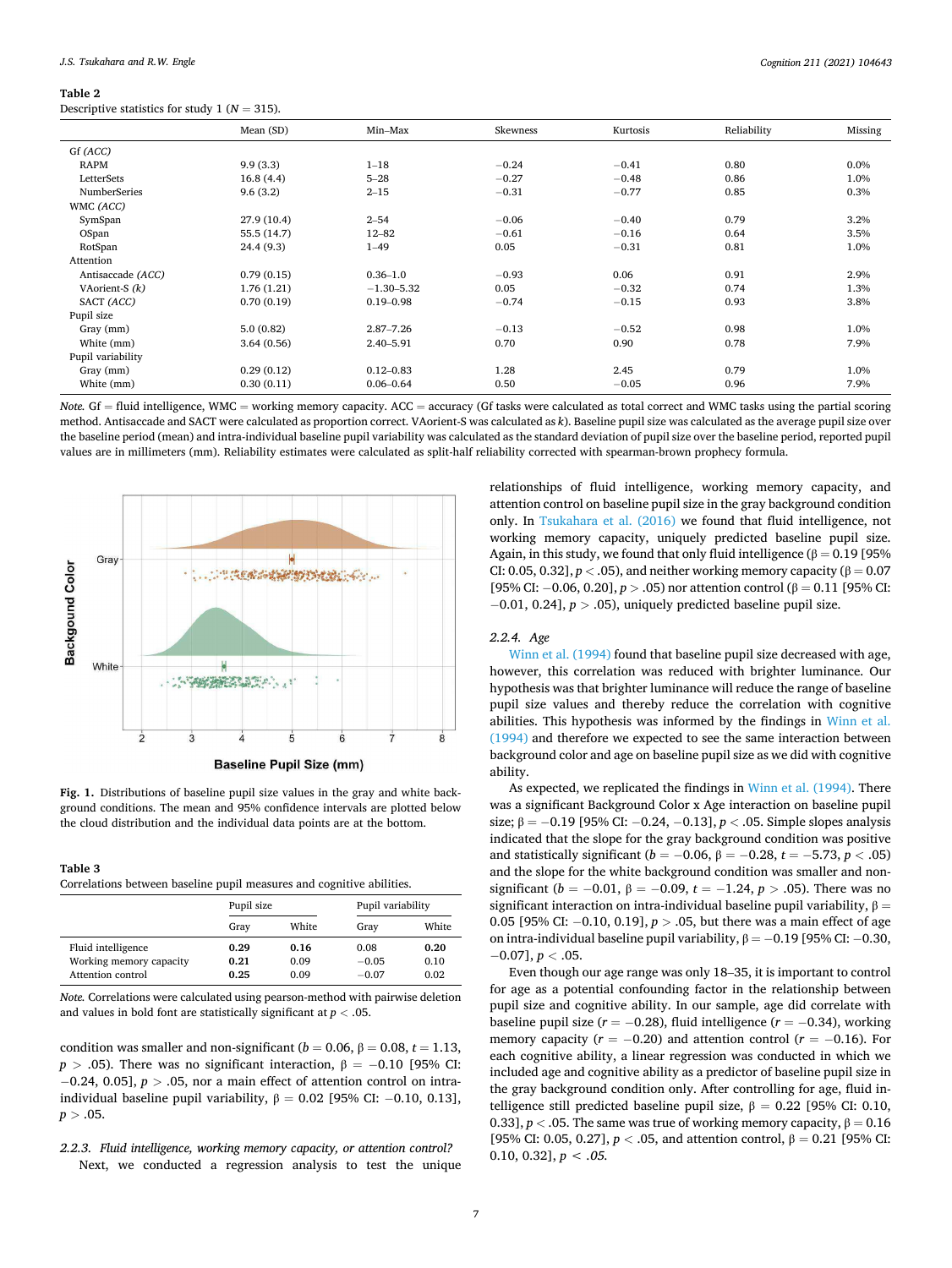<span id="page-7-0"></span>Hierarchical linear model: Background Color x Fluid Intelligence (Gf).

| Predictors<br>Baseline pupil size  |         |                    | Baseline pupil variability |         |                |                |
|------------------------------------|---------|--------------------|----------------------------|---------|----------------|----------------|
|                                    | B       | 95% CI             | p                          | B       | 95% CI         |                |
| Intercept                          | $-0.74$ | $-0.82$ to $-0.66$ | < 0.001                    | 0.02    | $-0.09 - 0.13$ | < 0.001        |
| Background Color                   | 1.42    | $1.36 - 1.47$      | < 0.001                    | $-0.03$ | $-0.17 - 0.11$ | 0.683          |
| Gf                                 | 0.08    | $0.00 - 0.16$      | 0.042                      | 0.19    | $0.07 - 0.30$  | 0.001          |
| Background Color x Gf              | 0.16    | $0.11 - 0.22$      | < 0.001                    | $-0.11$ | $-0.25 - 0.04$ | 0.146          |
|                                    |         |                    |                            |         |                |                |
| Random effects                     |         |                    |                            |         |                |                |
| $\sigma^2$                         |         |                    | 0.10                       |         |                | 0.01           |
| $\tau_{00}$                        |         |                    | $0.38$ Subject             |         |                | $0.00$ Subject |
| ICC                                |         |                    | 0.78                       |         |                | 0.21           |
| N                                  |         |                    | $315$ Subject              |         |                | $315$ Subject  |
| Observations                       |         |                    | 602                        |         |                | 602            |
| Marginal $R^2$ / Conditional $R^2$ |         |                    | 0.517 / 0.895              |         |                | 0.020 / 0.223  |

#### **Table 5**

Hierarchical linear model: Background Color x Working Memory Capacity (WMC).

| Predictors                         | Baseline pupil size |                    |                  | Baseline pupil variability |                    |                |
|------------------------------------|---------------------|--------------------|------------------|----------------------------|--------------------|----------------|
|                                    | B                   | 95% CI             | $\boldsymbol{p}$ | B                          | 95% CI             | p              |
| Intercept                          | $-0.74$             | $-0.82$ to $-0.65$ | < 0.001          | 0.02                       | $-0.10 - 0.14$     | < 0.001        |
| Background Color                   | 1.42                | $1.36 - 1.47$      | < 0.001          | $-0.03$                    | $-0.17 - 0.11$     | 0.698          |
| <b>WMC</b>                         | 0.06                | $-0.02 - 0.14$     | 0.170            | 0.10                       | $-0.01 - 0.22$     | 0.084          |
| Background Color x WMC             | 0.11                | $0.06 - 0.17$      | < 0.001          | $-0.15$                    | $-0.30$ to $-0.01$ | 0.034          |
| Random effects                     |                     |                    |                  |                            |                    |                |
| $\sigma^2$                         |                     |                    | 0.11             |                            |                    | 0.01           |
| $\tau_{00}$                        |                     |                    | $0.38$ Subject   |                            |                    | $0.00$ Subject |
| ICC                                |                     |                    | 0.77             |                            |                    | 0.22           |
| N                                  |                     |                    | $311$ Subject    |                            |                    | $311$ Subject  |
| Observations                       |                     |                    | 595              |                            |                    | 595            |
| Marginal $R^2$ / Conditional $R^2$ |                     |                    | 0.502 / 0.887    |                            |                    | 0.007 / 0.228  |

#### **Table 6**

Hierarchical linear model: Background Color x Attention Control (AC).

| Predictors            |         | Baseline pupil size |         |         | Baseline pupil variability |            |  |
|-----------------------|---------|---------------------|---------|---------|----------------------------|------------|--|
|                       |         | 95% CI              |         | В       | 95% CI                     |            |  |
| Intercept             | $-0.73$ | $-0.81$ to $-0.65$  | < 0.001 | 0.02    | $-0.10 - 0.13$             | ${<}0.001$ |  |
| Background Color      | 1.41    | 1.36–1.47           | < 0.001 | $-0.03$ | $-0.17 - 0.12$             | 0.721      |  |
| AC                    | 0.05    | $-0.03 - 0.13$      | 0.258   | 0.02    | $-0.10 - 0.13$             | 0.787      |  |
| Background Color x AC | 0.15    | $0.09 - 0.20$       | < 0.001 | $-0.10$ | $-0.24 - 0.05$             | 0.184      |  |

| Random effects                     |                         |                        |
|------------------------------------|-------------------------|------------------------|
| $\sigma^2$                         | 0.11                    | 0.01                   |
| $\tau_{00}$                        | 0.38 <sub>Subject</sub> | $0.00_{\rm Subject}$   |
| ICC                                | 0.78                    | 0.22                   |
| N                                  | 313 <sub>Subject</sub>  | 313 <sub>Subject</sub> |
| Observations                       | 599                     | 599                    |
| Marginal $R^2$ / Conditional $R^2$ | 0.504 / 0.891           | 0.004 / 0.226          |

## *2.3. Discussion*

Study 1 was successful in the attempt to reduce the correlation between baseline pupil size and cognitive abilities by increasing the luminance of the baseline conditions such that baseline pupil size values become restricted in range. The baseline pupil values in the white background color condition were similar, though still slightly larger, to that reported in [Unsworth et al. \(2019\);](#page-17-0) see [Table 2](#page-6-0) and [Fig. 1.](#page-6-0) However, the baseline pupil size values in the gray background condition were more similar to that reported in [Tsukahara et al. \(2016\).](#page-17-0) Based on the distributions of pupil size in the two conditions, we expected a significant correlation in the gray background condition but not the white background condition. With regard to working memory capacity, this is exactly what we found; working memory capacity correlated with baseline pupil size in the gray ( $r = 0.21$ ,  $p \le .05$ ) but not the white ( $r =$ 0.09,  $p \geq 0.05$ ) background condition. In terms of numerical values, the correlation reported in Unsworth et al.  $(2019)$  was smaller,  $r = 0.01$ , compared to the current study of  $r = 0.09$ . However, we can be confident in the result from the current study due to the larger and more diverse sample. Similarly, the baseline pupil size – fluid intelligence and attention control relationships were reduced in the white background condition compared to the gray background condition. Overall, these results suggest that too bright of lighting conditions will attenuate the correlation of baseline pupil size with cognitive abilities due to restrictions of range on observed pupil values.

We also replicated the finding from [Tsukahara et al. \(2016\)](#page-17-0) that fluid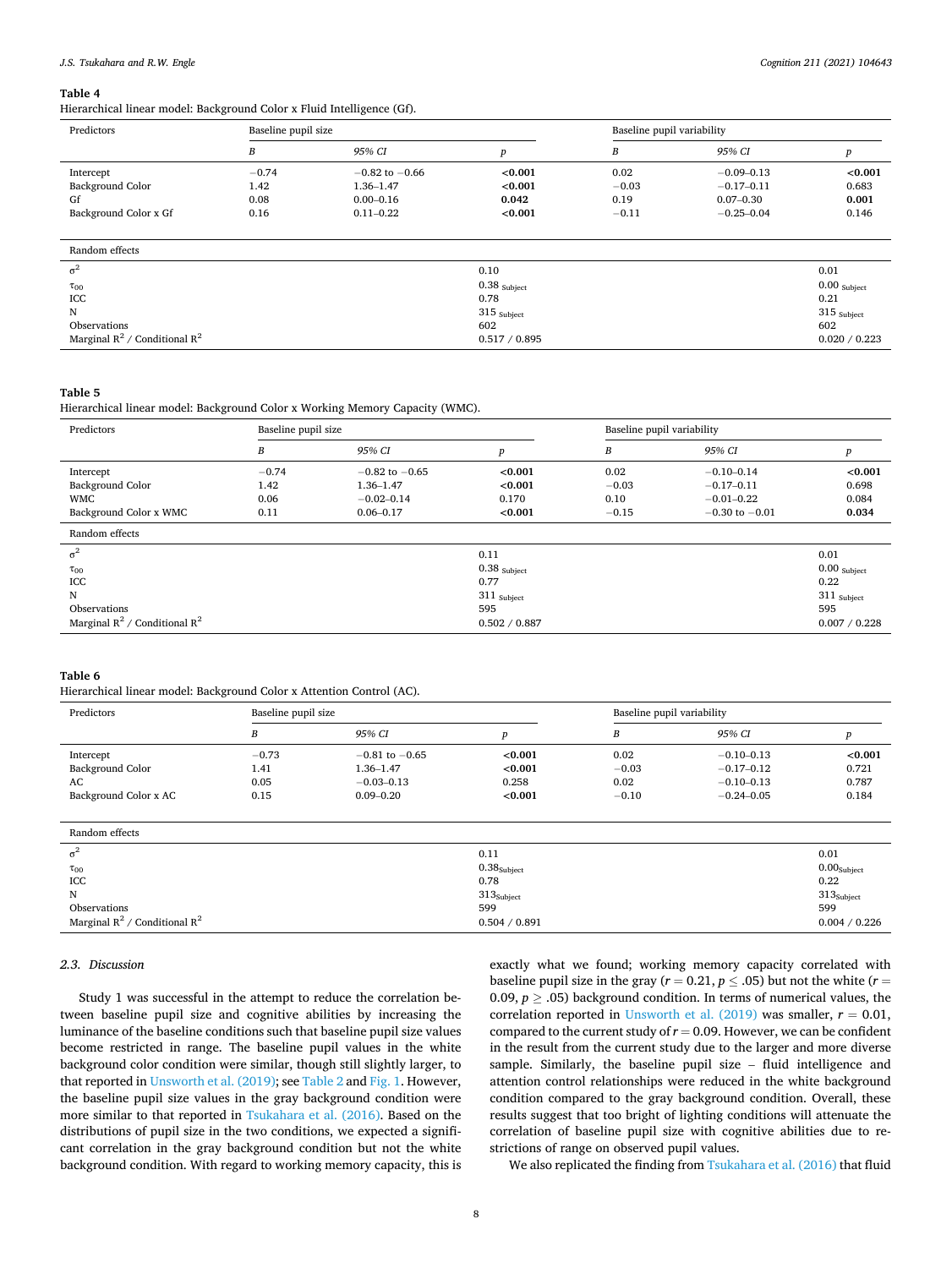intelligence, and not working memory capacity, uniquely predicted baseline pupil size. Overall, cognitive abilities only explained a total of 9.2% of variance in baseline pupil size – this is not a large effect. Fluid intelligence and common variance (common to the cognitive abilities) explained 80% of that 9.2% of variance in baseline pupil size. Whereas, working memory capacity and common variance explains 49% of the 9.2% of variance. We would argue that the much larger contribution by fluid intelligence and common variance is a reason the baseline pupil size – fluid intelligence relationship is more robust than that with working memory capacity.

Curiously, although the gray background condition was an attempt to measure baseline pupil size under similar lighting conditions as [Unsworth et al. \(2019\)](#page-17-0), we only saw a restriction of range in pupil values in the white background condition. This suggested to us that there is some source of illumination that we, nor other researchers, have taken into account when measuring pupil size. Therefore, we conducted another study focused more on manipulating various sources of luminance.

## **3. Study 2**

One problem in resolving the issues with different baseline pupil size values across studies is how lighting conditions are measured. We believe there is at least one other lighting factor that can contribute to luminance of the testing environment – one that most researchers do not report; the brightness and contrast settings on the monitor (not just the background color). Besides brightness and contrast settings on the monitor, the overall brightness will vary widely from one type of monitor to the next. Given this, perhaps a more meaningful measure of luminance would take into account at least three factors; room lighting conditions, background/stimuli color, and brightness of the monitor. Although the last two factors essentially provide the same source of luminance (monitor brightness), they can be manipulated independently of one another.

Based on our findings from Study 1, we surmise that the monitor brightness/contrast used in the Unsworth lab might be considerably higher than used in our lab. This would explain why in Study 1 our baseline pupil values in the gray background condition (equivalent background as [Unsworth et al., 2019\)](#page-17-0) were larger, more variable, and correlated with fluid intelligence, working memory capacity, and attention control, whereas [Unsworth et al. \(2019\)](#page-17-0) reported small and non-significant correlations. Their monitor brightness was likely more equivalent to our white background condition.

Given that the monitor brightness is ubiquitously ignored in most pupillometry research, we conducted a second study in which we investigated the impact of all three factors (room lights, background color, monitor brightness) on baseline pupil values and their relationship to cognitive abilities. We also took more precise measurements of luminance from the overall room lights and the monitor. Based on our results and these measurements of luminance we provide strong recommendations to pupillometry researchers as to the best way to report lux values.

## *3.1. Method*

## *3.1.1. Subjects*

College and non-college adults of the Atlanta community participated and were required to be native English speakers, 18–35 years of age, and had not participated in a study with our lab before. Screening on vision was not performed. The study consisted of two 2-h sessions. Subjects were compensated with an average of \$35 on each session or receive 2 h course credit for any session instead of monetary compensation. The study was approved by the Georgia Institute of Technology's Institutional Review Board under Protocol H19016. Baseline pupil measures were obtained from a total of 201 subjects. Demographic information for this sample of subjects is presented in Table 7.

**Table 7** 

| Subject demographic for study 2 ( $N = 201$ ). |  |  |
|------------------------------------------------|--|--|
|------------------------------------------------|--|--|

| Demographic            | Category                  | Value    |
|------------------------|---------------------------|----------|
| Age (Years)            | Mean                      | 22.7     |
|                        | SD                        | 4.4      |
| Gender                 | Male                      | 53%      |
|                        | Female                    | 47%      |
| Education              | Some high school          | $< 1\%$  |
|                        | High school/GED           | 2%       |
|                        | Some college              | 66%      |
|                        | Associates degree         | 4%       |
|                        | Bachelor's degree         | 20%      |
|                        | Some graduate school      | 3%       |
|                        | Master's degree           | 5%       |
|                        | PhD/MD/JD/DDS             | $< 1\%$  |
| Ethnicity <sup>a</sup> | White                     | 38%      |
|                        | Black or African American | 21%      |
|                        | Asian or Pacific Islander | 28%      |
|                        | Hispanic or Latino        | 12%      |
|                        | Native American           | ${<}1\%$ |
|                        | Other                     | ${<}1\%$ |

Other includes mixed race and other.

#### *3.1.2. Tasks and procedures*

Testing was conducted in a group running room with a total of three subject stations and one research assistant that monitored subjects and administered tasks. The tasks and baseline measures were conducted on a Windows computer with an LED-backlit LCD monitor and subjects wore headphones during all tasks and baseline measures. The tasks were programmed in *E*-Prime 3.0 software ([Psychology Software Tools,](#page-17-0)  [2016\)](#page-17-0).

#### *3.1.3. Baseline pupil measures*

A SensoMotoric Instruments Red250m eye-tracker was used to record binocularly at 250 Hz. Subjects were seated approximately 65–70 cm from the monitor and did not use any head immobilization device. Baseline pupil size was measured at the start of both sessions. We manipulated the room lights, background color, and brightness/contrast settings on the monitor. Room lights were either on or off. The background color was either white or black. The brightness/contrast setting was either bright or dim. This resulted in a  $2 \times 2 \times 2$  within-subjects design. Half of the subjects had the room lights on for the first session and off for the second session, and the other half had the reverse order. Within each session there were four counterbalanced conditions (see Table S2).

Because brightness/contrast setting had to be manipulated manually on the monitor, and this required removing the eye-tracker from the monitor, we kept the brightness setting at 80% and set the contrast to 20% (dim condition) and 100% (bright condition). The luminance values (*lux*) are reported in [Table 8.](#page-9-0) A Sper Scientific Direct Light Meter Lux – 840,006 was used to measure luminance.

Baseline pupil size was measured in four conditions per session for a total of eight conditions. Subjects were instructed that they did not have to do anything in particular during the baseline and to keep their gaze towards the monitor. Each baseline condition lasted for 1 min and there was a break between each condition to allow the research assistant to manually adjust the contrast setting on the monitor. After the monitor setting was adjusted, a screen appeared displaying the position of the subject's eyes (white ovals) in a black box. This indicated whether the eye-tracker was able to detect the eyes. The subject was instructed to position themselves so that their eyes (white ovals) were centered within the black box. Once the research assistant verified their position the subject was instructed to press the spacebar when they were ready to continue onto the next baseline condition. There were an extra 5 s added before baseline pupil recording started to allow for the pupil to adjust to the change in lighting condition. An eye-tracking calibration procedure was conducted immediately before the first condition in each session. A validation procedure was conducted immediately before the third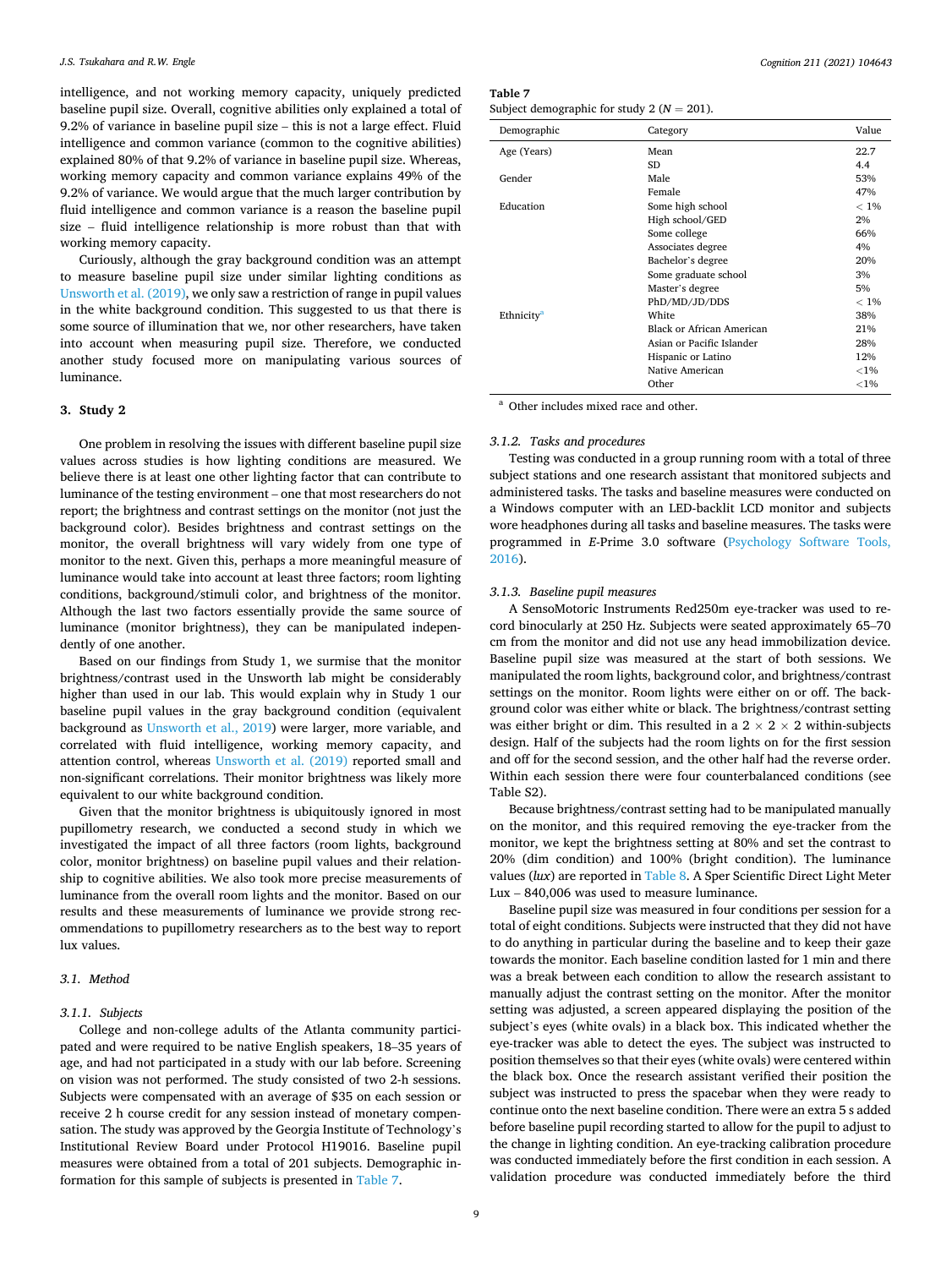<span id="page-9-0"></span>Lux values in the different lighting conditions measured from the room lights, screen lighting, and participant view.

| Room lighting    |                                     |                  |       |                 |  |
|------------------|-------------------------------------|------------------|-------|-----------------|--|
|                  | Room Lights: Off<br>Room Lights: On |                  |       |                 |  |
|                  |                                     | $\mathbf{1}$     |       | 253             |  |
| Screen lighting  |                                     |                  |       |                 |  |
|                  | Background Color                    |                  |       |                 |  |
|                  |                                     | Black            |       | White           |  |
| Setting: Dim     |                                     | 1                | 15    |                 |  |
| Setting: Bright  | 8                                   |                  | 208   |                 |  |
| Participant view |                                     |                  |       |                 |  |
|                  |                                     | Room Lights: Off |       | Room Lights: On |  |
|                  | Background Color                    |                  |       |                 |  |
|                  | Black                               | White            | Black | White           |  |
| Setting: Dim     | 1                                   | 15               | 43    | 47              |  |
| Setting: Bright  | 1                                   | 27               | 44    | 83              |  |

*Note*. The values reported here are the average values obtained from three different subject stations. Room lighting was measured by placing the light meter on top of the subject station table faced up and with the monitor turned off. Screen lighting was measured by placing the light meter directly on the face of the monitor screen in the center (to capture any luminance due to the fixation). Participant view was measured by placing the light meter in a position similar to a typical subject's eye distance (60–70 cm) and angle relative to the monitor.

condition to ensure quality data. The baseline procedure for each session lasted approximately  $5-10$  min.<sup>5</sup> Two measures were obtained from preprocessed pupil data. Baseline pupil size was calculated as the average pupil size over the baseline period. Intra-individual baseline pupil variability was calculated as the standard deviation of pupil size over the baseline period.

We also obtained subjective reports of arousal after each baseline period using the same arousal scale as in ( $\AA$ kerstedt & [Gillberg, 1990\)](#page-16-0) and (Stawarczyk & D'[Argembeau, 2016\)](#page-17-0). Immediately after each baseline period the arousal scale appeared on the screen asking subjects to "Rate your level of arousal using the scale below". A scale was presented as a sequence of numbers, 1–9, from left to right. Some of the numbers also had a descriptive label underneath;  $1 =$  "Extremely Alert",  $3 =$ "Alert",  $5 =$  "Neither Alert nor Sleepy",  $7 =$  "Sleepy – but no difficulty remaining awake",  $9 =$  "Extremely sleepy – fighting sleep". In all data analyses, arousal responses were reverse scored so that higher values represent higher arousal. Overall, most of the effects of arousal were non-significant and are reported in Supplemental Materials.

#### *3.1.4. Cognitive tasks*

We measured fluid intelligence with the *Raven's Advanced Progressive Matrices*, *letter sets*, and *number series*. Working memory capacity was measured with the *advanced versions* of the *operation span*, *symmetry span*, and *rotation span* tasks. Attention control was measured with the *antisaccade*, *selective visual arrays*, and *sustained attention to cue task*. The procedures of the tasks were identical to that in Study 1.

## *3.1.5. Data processing and analysis*

Data, scripts, and results outputs are open access and available at Open Science Framework: <https://osf.io/ajm4d/>. All preprocessing, data cleaning and scoring, and data analyses were conducted in R

statistical software [\(R Core Team, 2020\)](#page-17-0). Univariate outliers and problematic scores were removed prior to analysis, as part of data cleaning. The procedures for removing data for each measure are described below. Missing data may be present due to data cleaning but also to other factors such as a subject not having enough time to complete a task on a given session, and the task program crashing during administration.

**Baseline pupil**Preprocessing methods were employed on the raw baseline pupil data using the *pupillometry* package ([Tsukahara, 2019](#page-17-0)). Only data from the left eye was preprocessed and further analyzed. First, raw pupil data were de-blinked and values 75 ms before and after blinks were set to missing. Next, raw pupil data were smoothed with a hanning filter and then linear interpolation of missing values was applied. Missing data gaps of more than 1000 ms were not interpolated. If a subject had more than 50% of missing data, then their baseline pupil data was removed from further analysis. Univariate outliers on baseline pupil size and baseline pupil variability were identified and removed separately for each of the eight baseline conditions. Outliers were identified as having values  $+/-$  3.3 standard deviations from the mean value, within baseline condition, and outlier values were replaced with missing data. Single outliers were only present in the two conditions with background color white and monitor setting bright (the results did not change whether we kept or removed those outliers).

**Cognitive tasks**. For all the cognitive tasks, univariate outliers were identified as having scores  $+/-$  3.3 standard deviations or greater from the mean score on that task and outlier scores were replaced with missing data. For the visual arrays task (VAorient-S), subjects that had an overall accuracy of −3.3 standard deviations or greater from the mean accuracy had their calculated *k* score replaced with missing data. For the working memory capacity tasks, subjects that had accuracy on the processing portion of the task −3.3 standard deviations or greater from the mean had their calculated partial score replaced with missing data. For the composite factors of fluid intelligence, working memory capacity, and attention control, if a subject had missing data from two or more task (out of a total of three) that make up that composite their composite score was replaced with a missing value.

**Reliability estimates**. A split-half reliability method was used to estimate reliability for each task. The tasks were split into even/odd trials and the scores were calculated for each half just as they were for the whole task. Correlations between even and odd scores were corrected with the spearman-brown prophecy formula. For the baseline pupil size and variability measures, reliability was estimated by correlating the measures for the first 30 s and the last 30 s and applying the spearman-brown prophecy formula. Because arousal for each baseline condition was not an aggregate score, reliability for arousal had to be calculated as a single estimate across the eight conditions using the same even/odd split-half reliability method as the tasks (the eight conditions were split into even/odd depending on the counterbalance order for the subject).

**Data analysis**. To test for the within-subject effects of lighting conditions, the between-subject effects of cognitive ability, and their interactions we used hierarchical linear modelling with the *lme4* package [\(Bates et al., 2015](#page-16-0)). To further investigate any significant interactions, we conducted simple slopes analysis using the *reghelper*  package [\(Hughes, 2020](#page-17-0)). We used the *lavaan* package ([Rosseel, 2012\)](#page-17-0) to conduct structural equation models. We plotted the simple slopes analysis using the *sjPlot* package [\(Lüdecke, 2020\)](#page-17-0), and any other plots using the *ggplot2* package ([Wickham, 2016\)](#page-18-0) and raincloud plots [\(Allen](#page-16-0)  [et al., 2019\)](#page-16-0).

#### *3.2. Results*

Descriptive statistics for each cognitive task are presented in [Table 9](#page-10-0), the mean pupil size and intra-individual variability in each baseline condition are presented in [Table 10](#page-10-0). See Appendix A for the reliability estimates of each baseline pupil measure. There are clearly very different distributions of pupil size values across the eight different

 $5$  When the testing room was full, up to 3 subjects at a time, a subject may potentially have to wait in between each baseline condition until the experimenter was finished adjusting the monitor settings for the other subjects. Therefore, the amount of time the entire baseline procedure lasted would vary.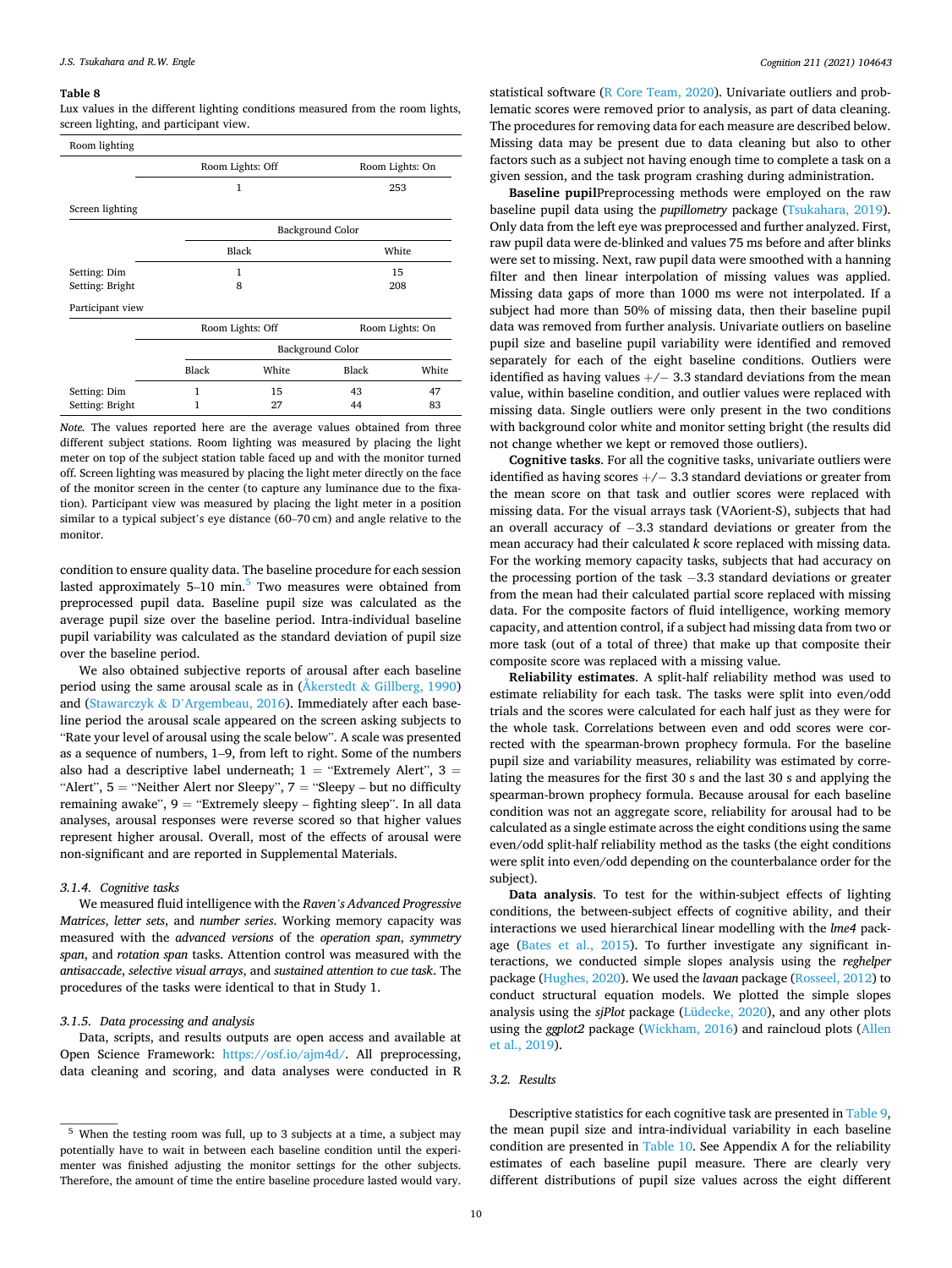<span id="page-10-0"></span>Descriptive statistics for cognitive tasks in study  $2 (N = 201)$ .

|                               | Mean (SD)   | Min-Max        | Skewness | Kurtosis | Reliability | Missing |
|-------------------------------|-------------|----------------|----------|----------|-------------|---------|
| Fluid Intelligence (ACC)      |             |                |          |          |             |         |
| <b>RAPM</b>                   | 10.4(3.4)   | $1 - 18$       | $-0.60$  | 0.15     | 0.78        | 0.5%    |
| LetterSets                    | 15.5(4.1)   | $4 - 25$       | $-0.32$  | $-0.26$  | 0.89        | 1.0%    |
| <b>NumberSeries</b>           | 9.9(2.9)    | $1 - 15$       | $-0.11$  | $-0.48$  | 0.80        | 0.5%    |
| Working Memory Capacity (ACC) |             |                |          |          |             |         |
| SymSpan                       | 29.1(9.0)   | $5 - 51$       | $-0.11$  | $-0.35$  | 0.78        | 4.5%    |
| OSpan                         | 55.0 (15.2) | $5 - 83$       | $-0.71$  | 0.41     | 0.83        | 2.5%    |
| RotSpan                       | 23.3(9.2)   | $4 - 47$       | $-0.03$  | $-0.54$  | 0.81        | 2.5%    |
| <b>Attention Control</b>      |             |                |          |          |             |         |
| Antisaccade (ACC)             | 0.87(0.12)  | $0.5 - 1.0$    | $-1.4$   | 1.3      | 0.89        | 2.5%    |
| VAorient-S $(k)$              | 2.09(1.23)  | $-0.62 - 4.45$ | $-0.19$  | $-0.70$  | 0.79        | 0.0%    |
| SACT (ACC)                    | 0.89(0.10)  | $0.53 - 1.00$  | $-1.36$  | 1.43     | 0.87        | 4.0%    |

*Note.* Gf = fluid intelligence, WMC = working memory capacity. ACC = accuracy (Gf tasks were calculated as total correct and WMC tasks using the partial scoring method. Antisaccade and SACT were calculated as proportion correct. VAorient-S was calculated as *k*). Reliability estimates were calculated as split-half reliability corrected with spearman-brown prophecy formula.

#### **Table 10**

Baseline pupil size and variability in the eight baseline conditions ( $N = 201$ ).

|                                 |            | Room Lights: Off |            | Room Lights: On |  |  |
|---------------------------------|------------|------------------|------------|-----------------|--|--|
|                                 |            | Background color |            |                 |  |  |
|                                 | Black      | White            | Black      | White           |  |  |
| Baseline pupil size (mm)        |            |                  |            |                 |  |  |
| Setting: Dim                    | 6.11(0.85) | 4.40(0.82)       | 5.25(0.84) | 4.51(0.80)      |  |  |
| Setting: Bright                 | 5.68(0.89) | 3.07 (0.34)      | 4.95(0.80) | 3.18(0.35)      |  |  |
| Baseline pupil variability (mm) |            |                  |            |                 |  |  |
| Setting: Dim                    | 0.27(0.12) | 0.31(0.11)       | 0.24(0.09) | 0.25(0.10)      |  |  |
| Setting: Bright                 | 0.42(0.14) | 0.17(0.07)       | 0.29(0.11) | 0.17(0.07)      |  |  |

*Note*. Baseline pupil size was measured as average pupil size (mm) over the baseline period. Baseline pupil variability was measured as the standard deviation of pupil size (mm) over the baseline period. Reported values are group means with standard deviation in parentheses. The two brightest conditions are in bold font.

#### lighting conditions (see [Fig. 2\)](#page-11-0).

#### *3.2.1. Effect of lighting condition on baseline pupil size*

A hierarchical linear model was conducted to test for the effect of each factor (room lights, background color, and monitor setting) and their interactions.<sup>6</sup> The model results are presented in [Table 11.](#page-11-0) There was a main effect of room lights, background color, and monitor setting such that mean baseline pupil size was smaller in the brighter conditions. All the two-way interactions were significant. For the Room Lights x Background Color interaction, the effect of background color (black vs. white) was larger when the room lights were off compared to when the room lights were on. This appears to be due to pupil size being larger on a black background when room lights are off compared to room lights on, however there is little difference due to room lights on a white background. For the Room Lights x Monitor Setting interaction, the effect of monitor setting (dim vs. bright) was larger when the room lights were off compared to room lights on. For the Background Color x Monitor Setting interaction, the effect of monitor setting (dim vs. bright) was smaller when the background color was black compared to a white background color. The three-way interaction was non-significant.

More importantly, the two conditions in which the background color was white and monitor setting was bright displayed particularly small mean and reduced inter-individual pupil size values (see [Fig. 2\)](#page-11-0). Based on the "Screen Lighting" measurement of lux values, these were also the two brightest conditions, see [Table 8.](#page-9-0) In fact, these values were similar to that reported in Unsworth et al.  $(2019)$ ;  $M = 3.21$ ,  $SD = 0.49$ . Therefore, if reduced variability in baseline pupil size due to bright lighting conditions leads to smaller correlations with cognitive abilities then we should see a reduced correlation in these two conditions compared to the other six conditions. To test this hypothesis, we examined the interaction between the lighting conditions and cognitive ability.

## *3.2.2. Lighting Condition x Cognitive Ability interactions*

Fluid intelligence, working memory capacity, and attention control composites were created. The composites were created by averaging the standardized *z*-scores for each task. For each composite, if two out of three of the tasks were missing, then the composite score was set to missing. Fluid intelligence correlated with working memory capacity (*r*   $= 0.54$ ) and attention control ( $r = 0.53$ ). Working memory capacity correlated with attention control  $(r = 0.43)$ .

Fluid intelligence correlated with baseline pupil size in all of the eight baseline conditions, working memory capacity correlated with baseline pupil size in one of the eight baseline conditions, and attention control correlated with seven out of eight of the baseline conditions ([Table 12\)](#page-11-0). It was expected that working memory capacity would at least correlate with baseline pupil size in the darker baseline conditions, however the only significant correlation was in one of the brightest conditions. This could be due to low power of a smaller sample size compared to our previous studies. Regardless, it still suggests that the baseline pupil size – working memory capacity relationship is not as robust as the relationship with fluid intelligence.

Overall, there were small and non-significant correlations between intra-individual baseline pupil variability and cognitive ability (Table S3). Although the baseline pupil size measures were all highly correlated with one another, the intra-individual baseline pupil variability measures from one condition to the next were weakly correlated (Table S4).

To test if the baseline pupil size – cognitive ability relationship changes depending on lighting conditions, we conducted hierarchical linear models separately for each cognitive ability. These models were the same as that presented in [Table 11](#page-11-0), but with the main effect and interaction terms for cognitive ability added.

**Fluid intelligence**. There was a Fluid Intelligence x Background Color x Monitor Setting interaction;  $\beta = -0.11$  [95% CI:  $-0.21$ ,  $-0.01$ ], *p <* .05 (Table S5). To further investigate this interaction, we plotted the results of this model in [Fig. 3](#page-11-0) and conducted simple slopes analysis. From [Fig. 3](#page-11-0), it appears that the relationship between baseline pupil size and fluid intelligence is smaller and non-significant in the two brightest conditions compared to the other six conditions. Simple slopes analysis confirmed this; the slope for the On\_White\_Bright ( $b = 0.07$ ,  $\beta = 0.17$ , *t*  $= 1.18, p > .05$  and Off\_White\_Bright (b = 0.09, β = 0.23, t = 1.50, p > .05) conditions were non-significant and the slope for the other

 $6$  A random intercepts model was conducted in which mean baseline pupil measures were nested within subjects. Room lights, background color, monitor setting and their interactions were level 1 predictors.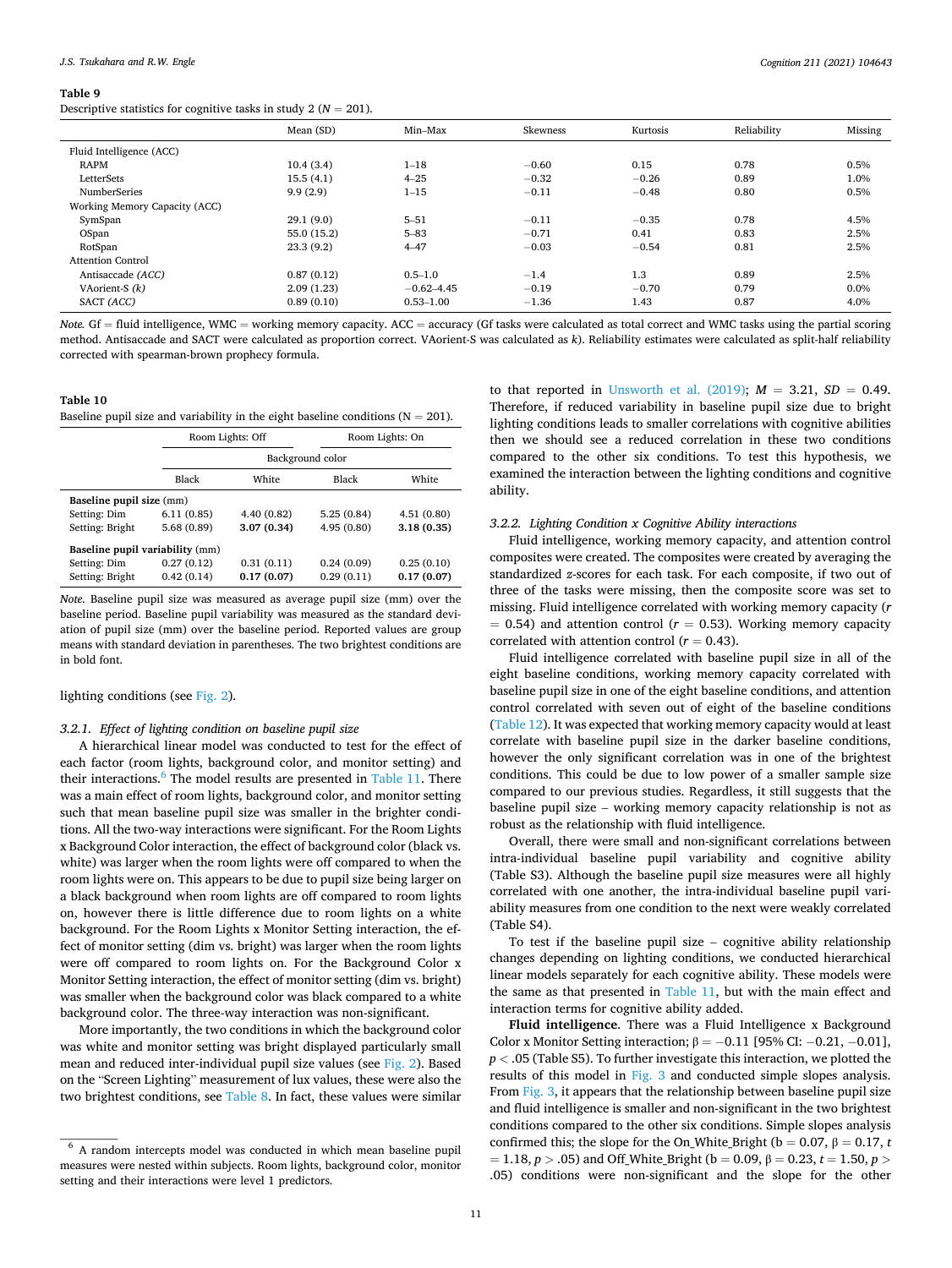<span id="page-11-0"></span>

**Fig. 2.** Distributions of baseline pupil size values in the eight baseline conditions. Means and 95% confidence intervals are plotted below the cloud distribution, and individual data points are displayed at the bottom.

| Table 11                                                                     |  |
|------------------------------------------------------------------------------|--|
| Hierarchical linear model: Room Lights x Background Color x Monitor Setting. |  |

| Predictors                                                        | Baseline pupil size |                |                  |  |
|-------------------------------------------------------------------|---------------------|----------------|------------------|--|
|                                                                   | B                   | 95% CI         | $\boldsymbol{p}$ |  |
| Intercept                                                         | 1.17                | 1.08-1.25      | < 0.001          |  |
| Room lights                                                       | $-0.69$             | $-0.77$ to     | < 0.001          |  |
|                                                                   |                     | $-0.62$        |                  |  |
| Background color                                                  | $-1.38$             | $-1.45$ to     | < 0.001          |  |
|                                                                   |                     | $-1.30$        |                  |  |
| Monitor setting                                                   | $-0.34$             | $-0.41$ to     | < 0.001          |  |
|                                                                   |                     | $-0.27$        |                  |  |
| Room Lights $\times$ Background Color                             | 0.78                | $0.68 - 0.88$  | < 0.001          |  |
| Room Lights $\times$ Monitor Setting                              | 0.12                | $0.02 - 0.21$  | 0.023            |  |
| Background Color $\times$ Monitor Setting                         | $-0.68$             | $-0.78$ to     | < 0.001          |  |
|                                                                   |                     | $-0.58$        |                  |  |
| Room Lights $\times$ Background Color $\times$ Monitor<br>Setting | $-0.13$             | $-0.27 - 0.01$ | 0.066            |  |

## Random effects

| $\sigma^2$                         | 0.20          |
|------------------------------------|---------------|
| $\tau_{00}$ Subject                | 0.36          |
| ICC                                | 0.65          |
| N Subject                          | 200           |
| Observations                       | 1546          |
| Marginal $R^2$ / conditional $R^2$ | 0.648 / 0.876 |

## **Table 12**

Correlation table between cognitive abilities and baseline pupil size (mm).

| Baseline pupil size | Fluid<br>intelligence | Working memory<br>capacity | Attention<br>control |  |  |
|---------------------|-----------------------|----------------------------|----------------------|--|--|
| Off Black Dim       | 0.16                  | 0.05                       | 0.20                 |  |  |
| Off Black Bright    | 0.17                  | 0.07                       | 0.23                 |  |  |
| On Black Dim        | 0.20                  | 0.10                       | 0.18                 |  |  |
| On Black Bright     | 0.24                  | 0.13                       | 0.21                 |  |  |
| On White Dim        | 0.21                  | 0.12                       | 0.17                 |  |  |
| Off White Dim       | 0.26                  | 0.10                       | 0.19                 |  |  |
| On White Bright     | 0.17                  | 0.13                       | 0.18                 |  |  |
| Off White Bright    | 0.25                  | 0.18                       | 0.20                 |  |  |

*Note*. Correlations were calculated using pearson-method with pairwise deletion and values in bold font are statistically significant at *p <* .05.



**Fig. 3.** Fluid intelligence x Lighting Condition interaction. The correlation of baseline pupil size and fluid intelligence was smaller and non-significant in the two brightest conditions (the bottom two slopes).

conditions were all significant. Evaluating the standardized simple slopes yields a similar pattern as seen in the correlations from Table 12; however, the Fluid Intelligence x Background Color x Monitor Setting interaction and simple slopes analysis (Fig. 3) suggest less confidence as to whether there is a relationship between baseline pupil size and fluid intelligence in the two brightest conditions only.

**Working memory capacity**. There was no overall effect of working memory capacity on baseline pupil size,  $\beta = 0.03$  [95% CI: -0.05-0.12], *p >* .05, and there was no significant interactions between working memory capacity and the lighting conditions (Table S6). The lack of interactions is due to the weak correlations with working memory capacity (Table 12) in each of the eight conditions. Therefore, a larger sample size would likely be necessary to detect a change from a weak correlation to a weaker correlation. The results of the model are plotted in [Fig. 4.](#page-12-0)

**Attention control**There was an Attention Control x Background Color x Monitor Setting interaction;  $\beta = -0.12$  [95% CI:  $-0.22$ ,  $-0.02$ ], *p <* .05 (Table S7). To further investigate this interaction, we plotted the results of this model in [Fig. 5](#page-12-0) and conducted simple slopes analysis. From [Fig. 5](#page-12-0) it appears that the relationship between baseline pupil size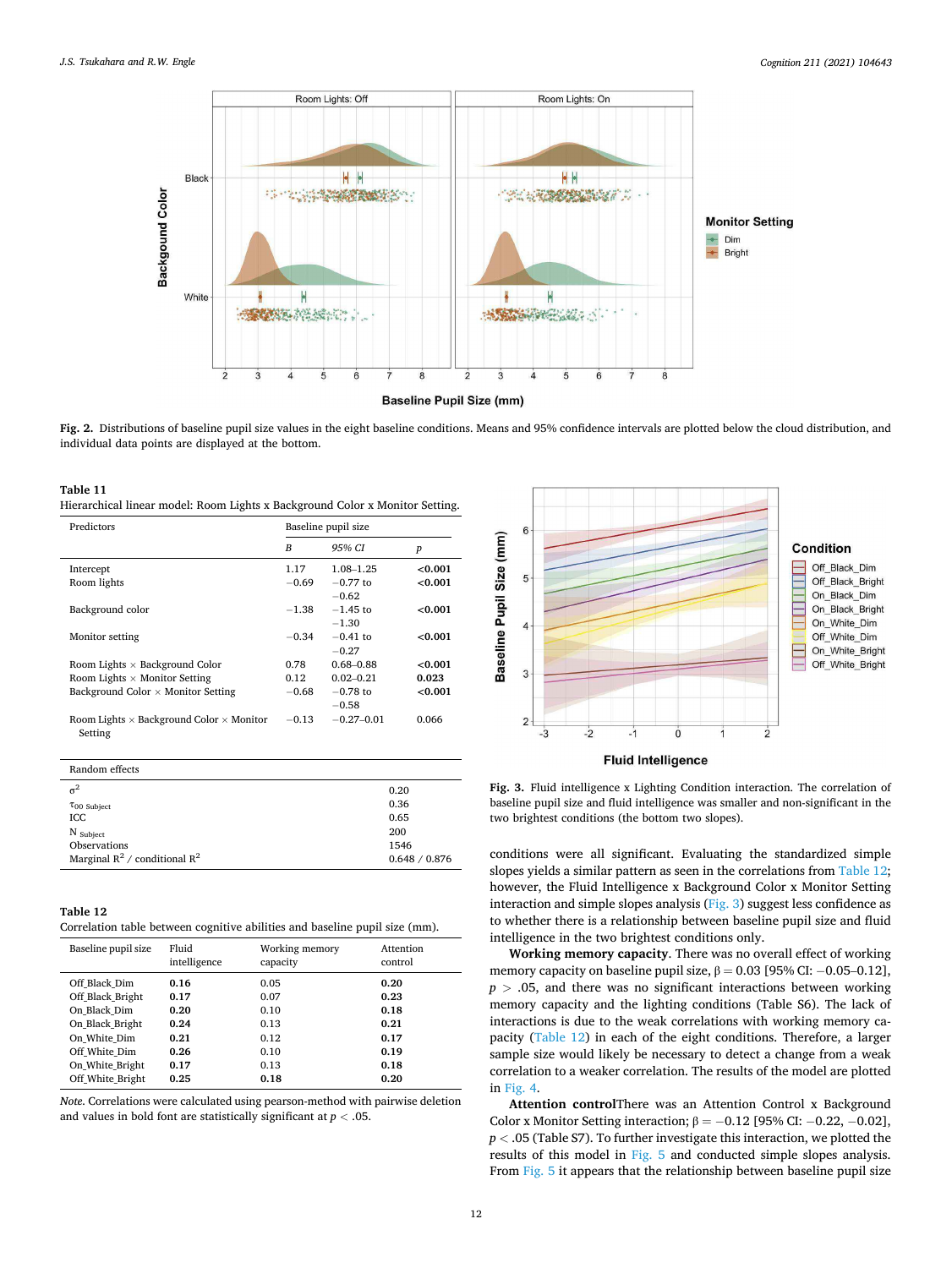<span id="page-12-0"></span>

**Fig. 4.** Working Memory Capacity x Lighting Condition interaction. There was no significant interaction or overall effect of working memory capacity.



**Fig. 5.** Attention Control x Lighting Condition interaction. The correlation of baseline pupil size and attention control was smaller and non-significant in the two brightest conditions (the bottom two slopes).

and attention control is smaller and non-significant in the two brightest conditions compared to the other six conditions. Simple slopes analysis confirmed this; the slope for the On\_White\_Bright ( $b = 0.08$ ,  $\beta = 0.19$ , *t*  $= 1.26, p > .05$ ) and Off\_White\_Bright (*b* = 0.08, β = 0.18, *t* = 1.14, *p* > .05) conditions were non-significant and the slope for the other conditions were all significant. Evaluating the standardized simple slopes yields a similar pattern as seen in the correlations from [Table 12](#page-11-0); however, the Attention Control x Background Color x Monitor Setting interaction and simple slopes analysis (Fig. 5) suggest less confidence as to whether there is a relationship between baseline pupil size and attention control in the two brightest conditions only.

## *3.2.3. Fluid intelligence, working memory capacity, or attention control?*

Next we conducted structural equation models to test the unique and common relationships of fluid intelligence, working memory capacity, and attention control on baseline pupil size (see Appendix B for the full correlation matrix). Based on the interaction results above, we excluded the On\_White\_Bright and Off\_White\_Bright from the analyses. We loaded baseline pupil size from the other six conditions onto a common latent factor. The latent Pupil Size factor, therefore, represents reliable and common variance across the baseline conditions. First, we conducted a model with Fluid Intelligence, Working Memory Capacity, and Attention

Control as correlated predictors of Pupil Size. In this model, none of the cognitive abilities predicted statistically significant unique variance in Pupil Size;  $\chi^2(81) = 109.08$ ,  $p < .05$ , CFI = 0.99, RMSEA [95% CI] = 0.04 [0.02, 0.06]. In terms of their relative contribution, Fluid Intelligence ( $\sim$ 34%) and Attention Control ( $\sim$ 45%) contributed more unique variance in Pupil Size (a total of  $\sim$ 9% explained variance) than Working Memory Capacity ( $\sim$ 7%). Nevertheless, given that none of the unique paths were statistically significant this suggests that common variance across the cognitive tasks should predict Pupil Size.

To test for this, we then conducted a bi-factor model with Common variance across all the tasks predicting Pupil Size. In this model ([Fig. 6](#page-13-0)), only the Common latent factor predicted variance in Pupil Size,  $\beta = 0.28$ [95% CI: 0.09, 0.46], *p <* .05.

#### *3.2.4. Age*

We tested whether there was an interaction between age and lighting condition. Our hypothesis was that if too bright of lighting conditions restricts the range of baseline pupil size values this should reduce the correlation not only with cognitive ability but also with age. We conducted the same model as the Lighting Condition x Cognitive Ability models except with age instead of cognitive ability. Indeed, there was a significant Age x Background Color x Monitor Setting interaction on baseline pupil size; β = 0.10 [95% CI: 0.00, 0.20], *p <* .05. None of the other Age x Lighting Condition interactions were significant. Simple slopes analysis indicated that the slope for the On\_White\_Bright ( $b =$ −0.03, β = −0.32, *t* = −2.17, *p <* .05) was significant but the slope for the Off\_White\_Bright (*b* = −0.02, *β* = −0.27, *t* = 1.79, *p* > .05) condition was non-significant and the slope for the other conditions were all significant.

Next, we tested whether age can account for the baseline pupil size – cognitive ability relationship in several structural equation models. Even when Age was included as a predictor in the bi-factor model presented in [Fig. 6](#page-13-0), the Common latent factor of cognitive ability still predicted Pupil Size, β = 0.21 [95% CI: 0.05, 0.37], *p <* .05. Age also predicted Pupil Size, β = −0.39 [95% CI: −0.62, −0.17], *p <* .05. Notably, even though Age and the Common latent factor were correlated (*r* = −0.23) the path value from the Common factor to Pupil Size with ( $β = 0.21$ ) and without  $(β = 0.28)$  Age were similar in magnitude.

We then performed a series of structural equation models to test how robust each of the baseline pupil size – cognitive ability relationships were when controlling for age. To do so, we first specified a structural equation model with only the cognitive ability latent factor predicting the Pupil Size latent factor, then in another model added Age as a correlated predictor of Pupil Size. We performed this series of two models (cognitive ability-only and cognitive ability-with age) separately for each cognitive ability. In the cognitive ability-only models, Fluid Intelligence (β = 0.27 [95% CI: 0.12, 0.41], *p <* .05), Working Memory Capacity (β = 0.17 [95% CI: 0.12, 0.33], *p <* .05), and Attention Control (β = 0.26 [95% CI: 0.10, 0.43], *p <* .05) significantly predicted Pupil Size. In the cognitive ability-with age models, only Fluid Intelligence  $(\beta$  $= 0.17$  [95% CI: 0.01, 0.32], *p* < .05), and Attention Control (β = 0.20 [95% CI: 0.03, 0.36], *p <* .05) significantly predicted Pupil Size after controlling for Age. Working Memory Capacity did not predict Pupil Size after controlling for Age (β = 0.04 [95% CI: −0.12, 0.21],  $p$  > .05). Therefore, based on these structural equation models, the baseline pupil size – working memory capacity relationship is not as robust to the potential confound of age.

#### *3.3. Discussion*

To summarize the results from Study 2, we showed the mean and variance of baseline pupil size values can be reduced in bright lighting conditions [\(Fig. 2](#page-11-0)). Specifically, it was the combination of a white background and bright monitor settings that had the largest effect. This creates a floor effect by reducing baseline pupil size down to the minimum of physiological limits. In fact, the mean and inter-individual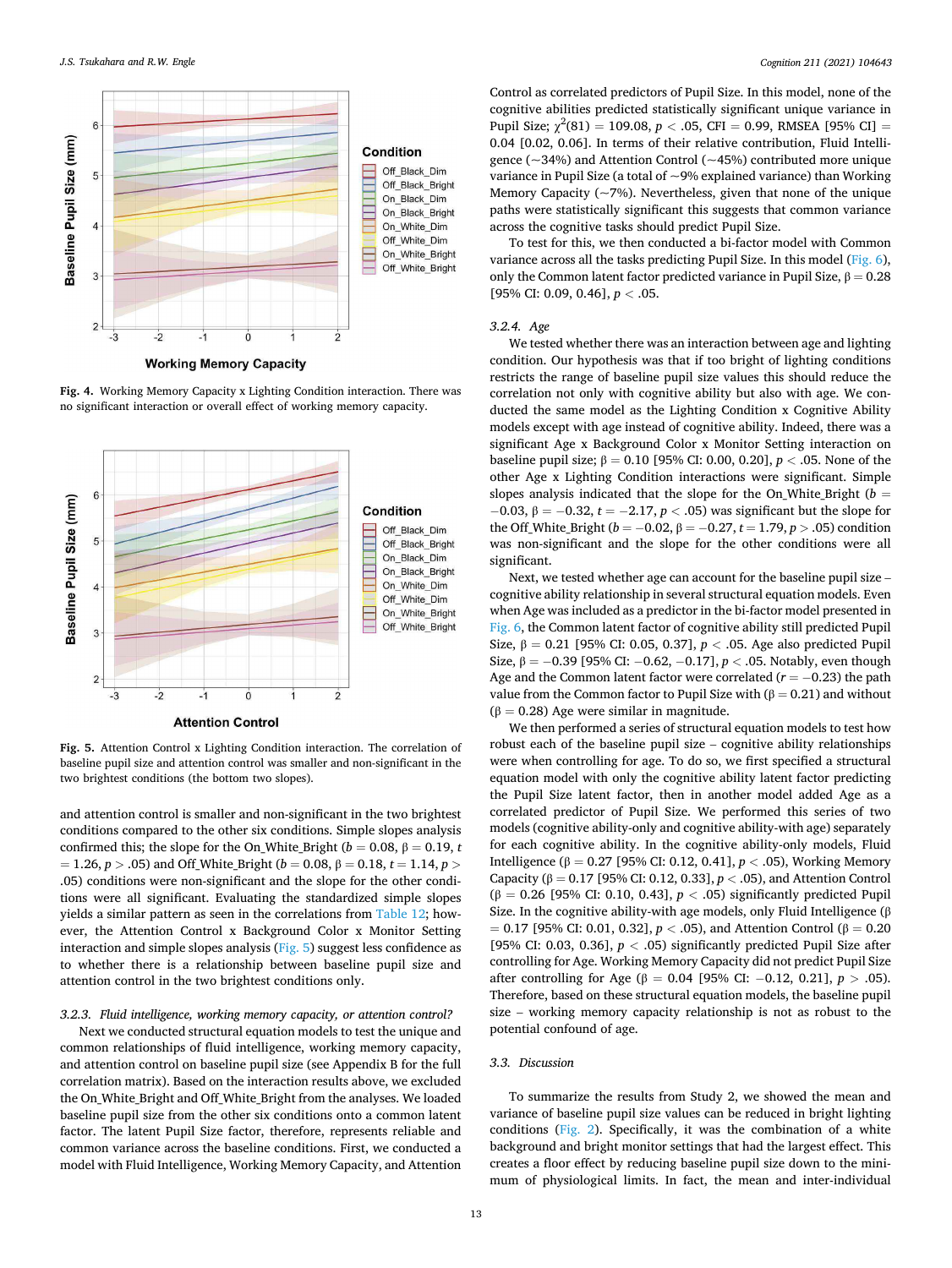<span id="page-13-0"></span>

Fig. 6. Bi-factor model with a Common latent factor predicting Pupil Size. Paths from the latent Residual factors to Pupil Size were also included but were nonsignificant; Residual Working Memory Capacity (WMC)  $\beta = -0.06$ , Residual Attention Control (AC)  $\beta = 0.04$ , and Residual Fluid Intelligence  $\beta = 0.08$ .

variability of baseline pupil values in the brightest lighting conditions were very similar to that reported in [Unsworth et al. \(2019\)](#page-17-0). More importantly, we showed fluid intelligence and attention control predicted mean baseline pupil size in every lighting condition except for the two brightest conditions in which the background monitor was white and monitor setting was set to bright. At the bivariate level, working memory capacity did not correlate with baseline pupil size in any of the lighting conditions.

In the structural equation models, we showed that common variance across the cognitive ability tasks, not unique variance from the three latent constructs, predicted baseline pupil size. This was true even after controlling for age. Additionally, at the latent construct level, only working memory capacity no longer predicted baseline pupil size after controlling for age.

Overall, these results suggest that the baseline pupil size – fluid intelligence relationship is more robust than the baseline pupil size – working memory capacity relationship. At the bivariate level, baseline pupil size correlated with fluid intelligence in all the lighting conditions but with working memory capacity in only one of the conditions. The hierarchical linear models painted a similar picture but with the caveat that baseline pupil size did not correlate with fluid intelligence in the two brightest conditions. The structural equation models that included age as a correlated predictor also demonstrated that the baseline pupil size – working memory capacity is not as robust to the confound of age differences.

Given that pupil size is associated with changes in arousal we also measured subjective reports of arousal after each baseline condition. We found no within-subject changes in arousal associated with pupil size across the baseline conditions (Table S9 and Fig. S5). We did find between-subject differences such that, subjects that reported overall higher arousal had a larger baseline pupil size (Table S10). However, subjective reports of arousal did not correlate with any of the cognitive abilities.

#### **4. General discussion**

The basic question motivating this research was – do individual differences in baseline pupil size correlate with cognitive abilities? We believe the answer to that question is – Yes. In two studies we attempted to demonstrate that small and non-significant correlations between baseline pupil size and cognitive abilities (namely working memory capacity) reported by other researchers can be explained by a reduced mean and variance of baseline pupil size values due to too bright lighting conditions. In Study 1, we found that using a white background color on

the monitor reduced the mean and variance of baseline pupil size values as well as the correlation with fluid intelligence, working memory capacity, and attention control. In Study 2, we showed that it is specifically a combination of the background color and brightness/contrast settings of the monitor that leads to a restriction of range on baseline pupil size values and a smaller correlation with cognitive abilities. Overall, we found that the baseline pupil size – working memory capacity relationship, compared with fluid intelligence, was less robust to restriction of range on pupil size and a small sample size.

In a recent meta-analysis [Unsworth et al. \(2020\)](#page-17-0) reported a metaanalytic correlation between baseline pupil size and working memory capacity of  $r = 0.01$ . [\(Heitz et al., 2008;](#page-17-0) [Tsukahara et al., 2016](#page-17-0)). To illustrate the extensive problem of reduced variance on pupil size, we recreated the meta-analytic table in [Unsworth et al. \(2020\)](#page-17-0) and ordered the studies based on the standard deviation (inter-individual variability) of baseline pupil size in order of largest to smallest (Table S11). Critically, there are a large number of studies with very small mean and standard deviation values on pupil size. At worst, [Unsworth and Robison](#page-17-0)  [\(2017b\)](#page-17-0) are near the minimal physiological limit ( $\sim$ 2 mm) of pupil size values with a mean of 2.59 mm and standard deviation of 0.28.

In our reanalysis of [Tsukahara et al. \(2016\)](#page-17-0) and current Studies 1 and 2, we found that standard deviations on baseline pupil size below 0.60 had smaller and non-significant correlations with cognitive abilities. Therefore, it would appear that standard deviations on baseline pupil size below  $\sim$  0.60 mm are possibly problematic for individual difference research due to restriction of range (this should not be overly interpreted as a strict cutoff but only a very rough reference point). Given that  $\sim$  67% (18 out of 27) of the studies had standard deviations below 0.60, it is hard to draw any strong conclusions from the meta-analysis ([Uns](#page-17-0)[worth et al., 2020](#page-17-0)). It should be noted, however, that there are correlations from studies above the 0.60 standard deviation cutoff that are also small and non-significant. The larger point is simply that, so far, there are very few studies that not only have a sufficient inter-individual variability in pupil size values but also use multiple measures of cognitive ability and recruit from a diverse and representative sample of sufficient size to detect the small correlation between pupil size and cognitive ability.

## *4.1. Methodological implications*

Our results have important implications for researchers studying individual differences in both task-free and task-evoked changes in pupil size. Overall, individual differences in pupil size related cognitive abilities are not large; and therefore, careful consideration needs to be given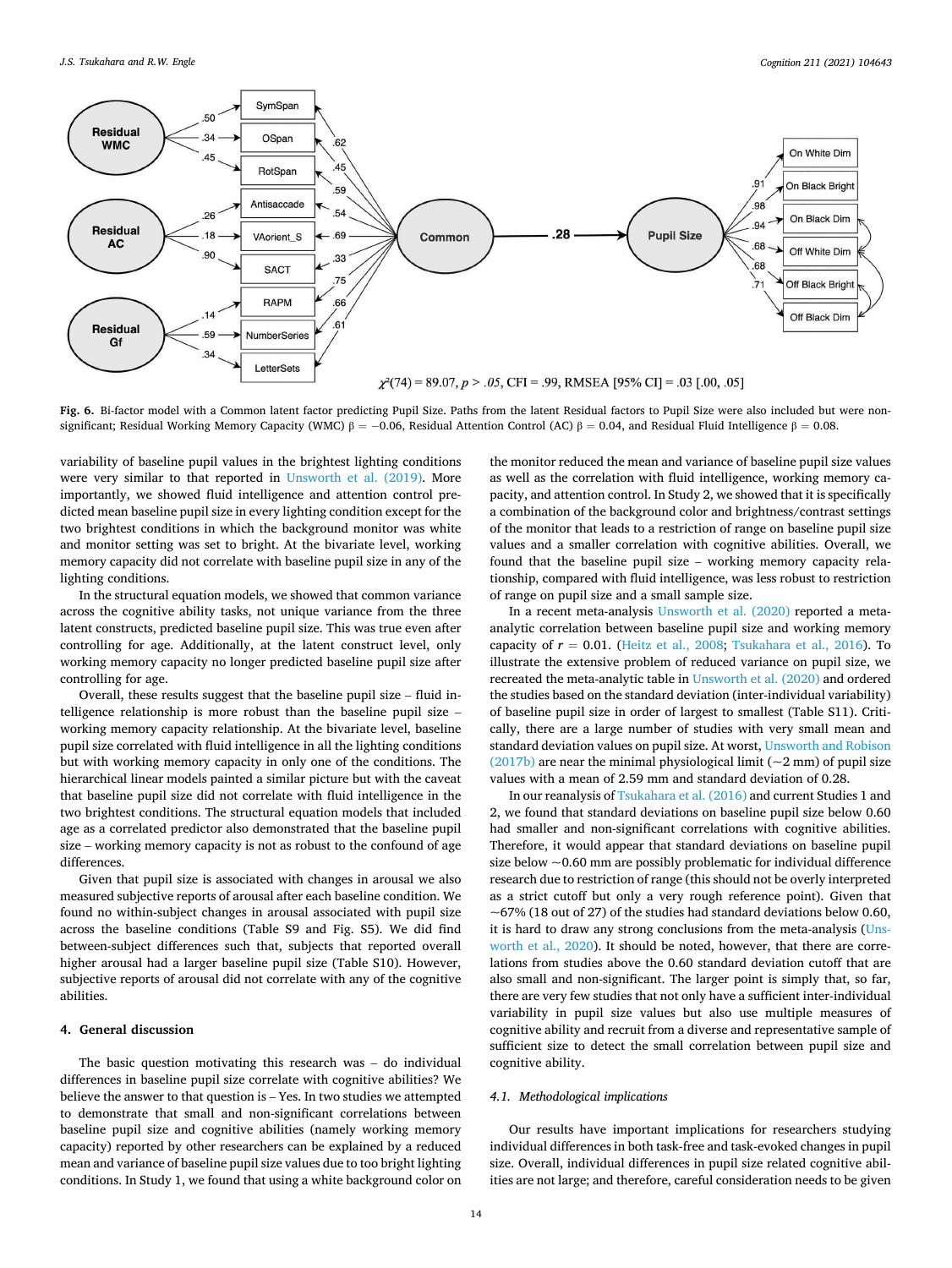to how pupil size and cognitive abilities are being measured. Otherwise, this could result in mixed findings simply due to methodological, and not theoretical, problems. We believe there are serious methodological issues across the majority of studies resulting in small and nonsignificant correlations between baseline pupil size and cognitive ability. Some of those issues include small sample size, measuring a cognitive ability with a single task, and recruiting from a homogenous and ability restricted sample. However, the primary reason we believe a large number of studies have found no relationship is due to a reduced inter-individual variance on baseline pupil size.

The largest impact on the variance and distribution of pupil size values is lighting conditions. Ideally, as researchers we would like to report objective values of lighting conditions that correspond most directly to the effect of luminance on the pupil. Based on our results from Study 2, we believe that the luminance levels reported by a light meter do not directly correspond to the luminance levels that will be picked up by the human eye. This is likely due to the light meter picking up a more even distribution of light from a wider field-of-view.

By examining the lux values in [Table 8](#page-9-0) and the mean and distribution of pupil values in [Fig. 2](#page-11-0) it becomes clear that the "Screen Lighting" measurement corresponds most closely to the changes in pupil size due to lighting conditions. The Background Color x Monitor Setting interaction seen in [Fig. 2](#page-11-0) matches closely to the "Screen Lighting" lux values. That is, the largest impact of lighting conditions on the distribution of pupil size values was the combination of a white background and bright monitor. These two conditions had "Screen Lighting" lux values that were much larger than any of the other conditions (208 vs. 1–15).

Although the "Participant View" may intuitively seem like the most direct way to measure the effect of luminance on the participant's pupil, under certain circumstances it can actually be misleading. If we compare the "Participant View" lux values and observed pupil size values, it becomes more obvious how they do no match up. In three of the conditions with room lights on, the lux values are brighter (43, 44, and 47 lx) than the room lights off – white background – bright monitor condition (27 lx), see [Table 8.](#page-9-0) Because the three conditions are brighter (according to the "Participant View" lux values) we should expect a smaller pupil size as well. That is not at all the case. Pupil size and inter-individual variability is actually quite a bit larger in those three "brighter" conditions (*M*(*SD*); 5.25 (0.84), 4.95 (0.80), and 4.51 (0.80) mm) compared to the other condition (M(SD); 3.07 (0.34) mm), see [Table 10](#page-10-0) and [Fig. 2](#page-11-0). This suggests that the reported lux values for "Participant View" do not correspond to the actual effect of luminance on pupil size. The "Room Lighting" lux values are informative as there is a general increase in pupil size values for room lights off compared to room lights on. Therefore, the advice to pupillometry researchers is to report lux values for the overall room lighting and screen lighting.

Finally, the black background conditions were less susceptible to differences in monitor settings than white backgrounds (and we would assume gray backgrounds as well, though to a lesser extent than white). Therefore, it might be advisable for pupillometry researchers to use a black background as a simple way to avoid potential differences in screen lighting across studies and research labs. However, using a black background with the room lights off might actually produce a ceiling effect on pupil size values. The black background with room lights off conditions, as seen in [Fig. 2](#page-11-0), had more negatively skewed distributions than the black background with room lights on. The conditions with a white background and dim monitor produced a wide and non-skewed distribution of pupil size values. Therefore, a gray background color may also be advisable. In general, it may be a good idea to pilot test what lighting conditions are required to obtain an appropriate range of baseline pupil size values.

Here is a list of general recommendations for any researchers investigating individual differences in either task-free or task-evoked pupil size:

- Recruit from as diverse and representative sample pool as possible. Do NOT use just university students (see Supplemental Materials).
- Use multiple tasks to measure a psychological construct like working memory capacity, fluid intelligence, or attention control.
- Make sure you are obtaining enough between-subject variability in baseline pupil size and other individual difference measures.
- Report lighting conditions and luminance values from at least two sources of illumination: overall room lighting and screen lighting (by placing the light meter directly on the monitor).
- Be very explicit about how luminance values were obtained. Did you use a light meter? How was it positioned?
- If possible, convert arbitrary pixel values to millimeters to allow for comparison across studies.
- Ask about caffeine and drug use, amount of sleep, arousal, age and any other factors that may have an impact on baseline pupil size.

### *4.2. Limitations and outstanding issues*

The results from Study 1 were rather straightforward, and the first time our lab has observed small and non-significant correlations between baseline pupil size and cognitive ability. This was entirely due to measuring baseline pupil size in brighter lighting conditions. While the results from Study 2 overall strongly support the same conclusion, there are a few limitations that should be noted.

First of all, the sample size is considerably smaller than our previous studies which we believe resulted in rather small and non-significant correlations with working memory capacity across the board. This made the lighting manipulations less informative as to the interaction with working memory capacity. Nevertheless, it does suggest that the baseline pupil size – working memory capacity relationship is smaller and less robust overall. The correlations with fluid intelligence were also smaller than we had found previously and smaller than in Study 1, which again may be due to the smaller sample size.

Secondly, the bivariate correlations and simple slopes analysis from the hierarchical linear models have a slightly different interpretation for one of the lighting conditions; room lights off, white background, and bright monitor. This condition had a significant correlation with fluid intelligence and was relatively larger compared to some of the other darker conditions. However, the hierarchical linear model results showed only a significant Background Color x Monitor Setting interaction such that the slope was smaller and non-significant in the room lights off, white background, and bright monitor condition compared to the darker ones. Additionally, in the bivariate correlations, working memory capacity only correlated with baseline pupil size in the brightest lighting condition.

In a recent study, [Unsworth et al. \(2020\)](#page-17-0) measured task-free baseline pupil size using a black background (with a white fixation cross) in a dark room and still found a small and non-significant correlation with working memory capacity,  $r = 0.05$ . They also had a large sample size, *n*  $= 328$ , and used multiple measures to get a composite factor on working memory capacity. Even though their mean baseline pupil size value was larger ( $M = 4.89$ ) than their previous studies, the variance ( $SD = 0.54$ ) was still problematic (smaller than 0.60). Their mean value was close to the mean values in some of the darker conditions in our studies, but their standard deviation value (0.54) was more similar to our brighter conditions.

Because they used a black background color in a dark room it cannot be claimed that they used too bright of lighting conditions. The only other major difference we can think of that might contribute to the reduced variance on pupil size is the demographics of the samples. In all our studies we recruited from a diverse sample of college students and non-college individuals in the Atlanta community. Whereas in their studies ([Unsworth et al., 2019;](#page-17-0) Unsworth & [Robison, 2015, 2017b](#page-17-0)), they recruited from a less diverse sample of primarily 18 and 19-year old's at the University of Oregon. Regardless, their findings still suggest that the baseline pupil size –working memory capacity relationship is not robust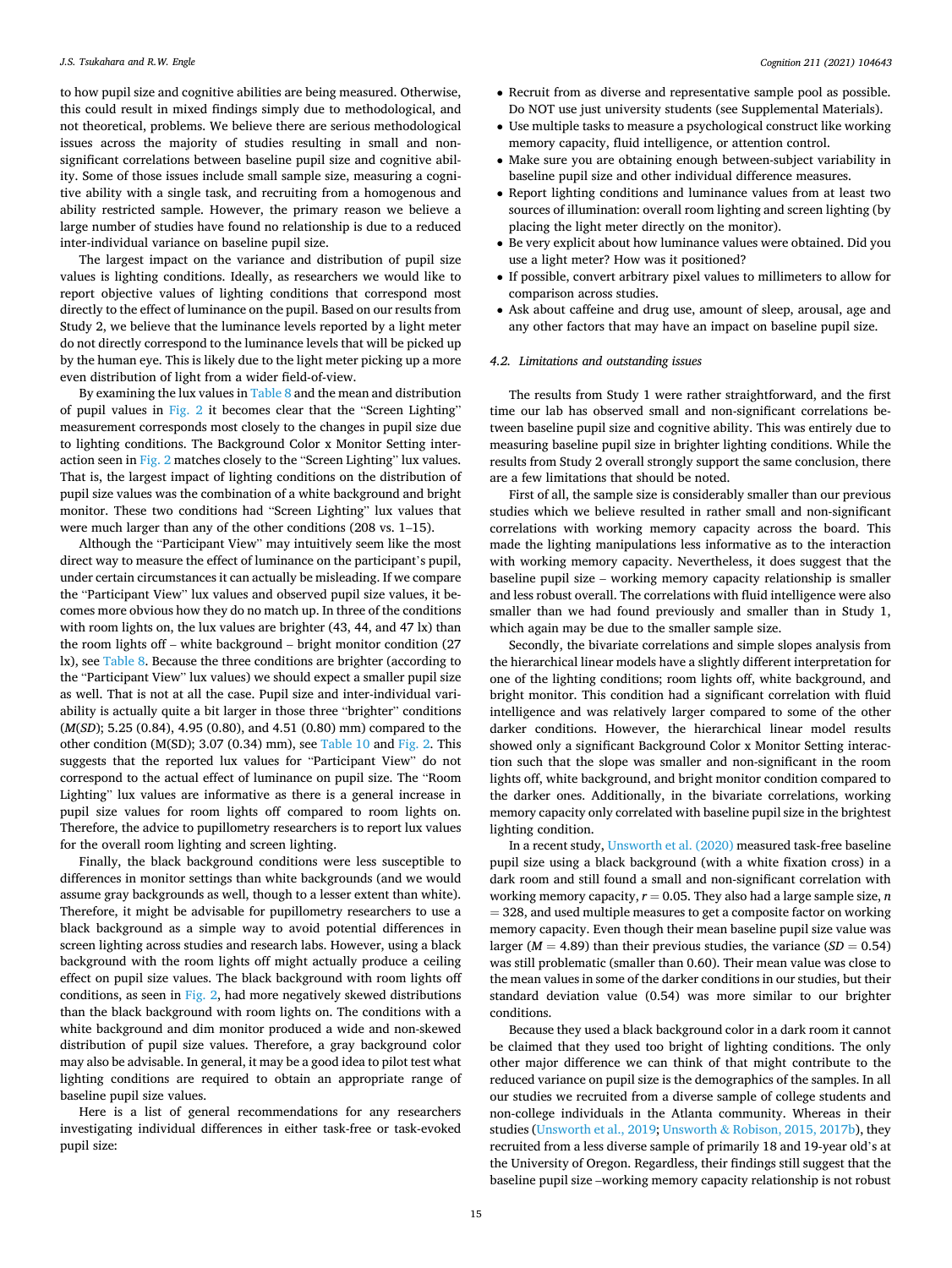to these various differences in reduced variance and sample demographics.

In fact, in supplemental analyses from Study 1 we found that if we only included the Georgia Tech students (convenience sampling from the local university where the study was conducted) then neither working memory capacity nor fluid intelligence correlated with baseline pupil size; however, for the non-Georgia Tech population (non-convenience sampling and more diverse demographics) both working memory capacity and fluid intelligence correlated with baseline pupil size (even after controlling for age). This pattern held up even after including students from Georgia State University (a neighboring college only miles away but more diverse on abilities) in the Georgia Tech sample. Further, these results were not explained by a reduced variability on baseline pupil size values because both samples had adequate variability. In summary, for university-only samples (from our two largest pools of university students) we do not find a correlation between baseline pupil size and cognitive ability, but we do find one in a more diverse and representative sample (mix of university and community subjects). Therefore, these supplemental findings highlight the importance of recruiting from as diverse a sample as possible for individual differences research on cognitive abilities and pupil size.

### *4.3. Theoretical considerations*

It is now widely accepted that the size of the pupil of the eye can be used as an indicator of activity in the locus coeruleus ([Joshi et al., 2016](#page-17-0); Bruno Laeng & [Sirois, 2012;](#page-17-0) Murphy, O'Connell, O'[Sullivan, Robertson,](#page-17-0)  & [Balsters, 2014](#page-17-0); [Rajkowski et al., 1993](#page-17-0)). We believe that the baseline pupil size – cognitive ability relationship is related to the functioning of the locus coeruleus-norepinephrine system. Research has implicated the locus coeruleus-norepinephrine system in attention and working memory (Aston-Jones & [Cohen, 2005;](#page-16-0) Berridge & [Waterhouse, 2003\)](#page-16-0), in modulating global functional connectivity of brain networks ([Berridge](#page-16-0) & [Waterhouse, 2003;](#page-16-0) [Guedj et al., 2016;](#page-17-0) Moore & [Bloom, 1979;](#page-17-0) R. L. [van](#page-16-0)  [den Brink, Pfeffer,](#page-16-0) & Donner, 2019; [Warren et al., 2016](#page-17-0)), and with activity in default-mode brain regions [\(Murphy et al., 2014;](#page-17-0) [Yellin,](#page-18-0)  [Berkovich-Ohana,](#page-18-0) & Malach, 2015). Additionally, greater strength of functional connectivity within brain networks such as default-mode and executive attention networks correlate with higher intelligence and working memory capacity ([Finn et al., 2015](#page-16-0); [Gordon, Breeden, Bean,](#page-16-0) & [Vaidya, 2012;](#page-16-0) [Hellyer et al., 2014](#page-17-0); [Keller et al., 2015](#page-17-0); [Reineberg,](#page-17-0)  [Andrews-Hanna, Depue, Friedman,](#page-17-0) & Banich, 2015; [Schultz](#page-17-0) & Cole, [2016;](#page-17-0) [Smith et al., 2015](#page-17-0); [Song et al., 2009;](#page-17-0) [Stevens, Tappon, Garg,](#page-17-0) & [Fair, 2012](#page-17-0); [van den Heuvel, Stam, Kahn,](#page-17-0) & Hulshoff Pol, 2009).

Based on this evidence and our finding that baseline pupil size correlates with fluid intelligence, we proposed that *fluid intelligence is related to the functional organization of the resting-state brain arising from neuromodulatory role of the locus coeruleus-norepinephrine system* [\(Tsukahara](#page-17-0)  [et al., 2016\)](#page-17-0). Specifically, larger baseline pupil size may indicate stronger functional connectivity in default-mode and executive attention networks, arising from optimal levels of tonic (baseline) locus coeruleus activity.

One possibility is that high ability individuals, even during a passive baseline state, are in a more task-ready state and at optimal levels of phasic locus coeruleus activity. This is supported by evidence that high ability individuals display less and more efficient reconfiguration of functional connectivity from resting-state to task engagement [\(Schultz](#page-17-0) & [Cole, 2016\)](#page-17-0).

Another possibility, is that high ability individuals more optimally regulate activity in the locus coeruleus (Unsworth & [Robison, 2017a\)](#page-17-0) and this allows them greater ability to switch from one mental state to another; specifically, for switching between a high tonic exploration mode (Aston-Jones & [Cohen, 2005](#page-16-0); [Bornemann et al., 2010;](#page-16-0) [van der](#page-17-0)  [Meer et al., 2010\)](#page-17-0) to a phasic exploitation mode of locus coeruleus activity. This function of switching from one mental state to another would also be consistent with the network-reset theory of locus coeruleus function (Bouret  $&$  [Sara, 2005](#page-16-0)) and various interpretations of the pupil size – cognitive ability relationship (Unsworth & [Robison, 2017a;](#page-17-0) [van](#page-17-0)  [der Meer et al., 2010](#page-17-0)).

## **5. Conclusion**

There is a large body of literature suggesting that the locus coeruleusnorepinephrine system is essential to understanding the biological basis of higher-order cognitive abilities such as fluid intelligence and working memory capacity. The use of eye tracking technology to measure pupil size (known as pupillometry) has provided an accessible and noninvasive method for cognitive psychologists to study the locus coeruleus-norepinephrine system in relation to cognition [\(Joshi](#page-17-0) & Gold, [2019\)](#page-17-0).

Although much work has been done to improve the methodology, pre-processing, and statistical analysis in pupillometry research there is still much room for improvement (Mathôt, Fabius, Van Heusden, & Van [der Stigchel, 2018\)](#page-17-0). The issue of different lighting conditions has recently been investigated by some researchers ([Baldock, Kapadia, van](#page-16-0)  Steenbrugge, & [McCarley, 2019;](#page-16-0) [Reilly, Kelly, Kim, Jett,](#page-17-0) & Zuckerman, [2019\)](#page-17-0). However, not enough research has been done on how the distribution of pupil size values in too bright lighting conditions (restricting the range down to minimal physiological limits) and too dark lighting conditions (restricting the range up to maximal physiological limits) might bias results for both experimental and differential research on baseline and task-evoked changes in pupil size.

We have shown that, at least for differential research on baseline pupil size, that too bright lighting conditions will bias results towards the null due to restriction of range on pupil size values. Critically, there is no standard practice for objectively measuring lighting conditions that correspond most directly to the effect of luminance on pupil size. This can make comparisons between studies with mixed findings difficult to interpret. We have provided our recommendations on establishing standard practices for reporting lighting conditions.

## **Author note**

This work was supported by Office of Naval Research Grant N00014- 12-1-1011 to Randall W. Engle.

Data, analysis scripts, and results outputs are available at: [htt](https://osf.io/ajm4d/)  [ps://osf.io/ajm4d/](https://osf.io/ajm4d/)

#### **Declaration of Competing Interest**

None.

**Appendix A. Reliability estimates for pupil measures in Study 2** 

| Lighting condition | Baseline pupil size | Baseline pupil variability |
|--------------------|---------------------|----------------------------|
| Off Black Dim      | 0.97                | 0.54                       |
| Off Black Bright   | 0.97                | 0.37                       |
| On Black Dim       | 0.98                | 0.57                       |
|                    |                     | (continued on next page)   |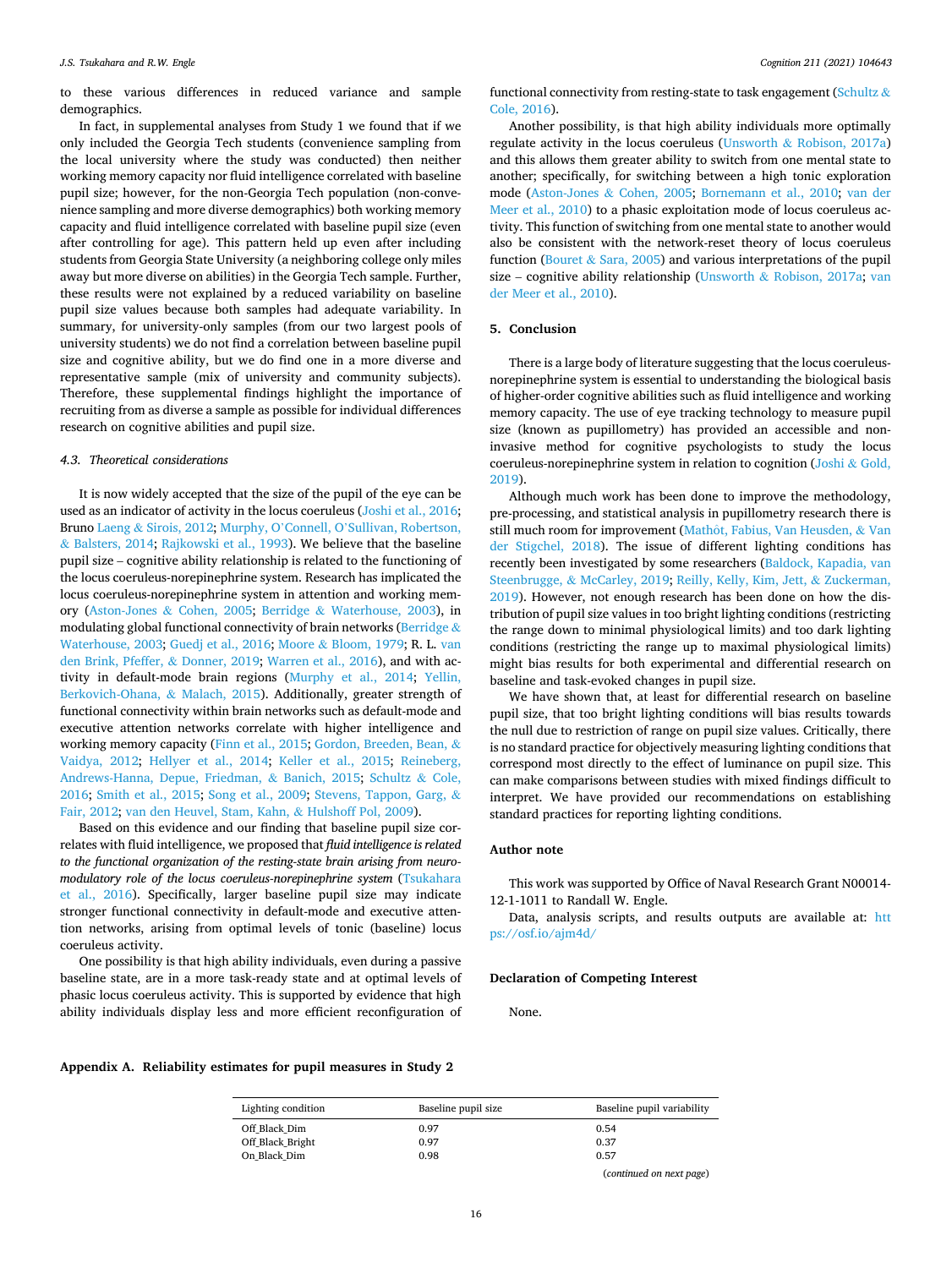<span id="page-16-0"></span>(*continued* )

| Baseline pupil size | Baseline pupil variability |
|---------------------|----------------------------|
| 0.97                | 0.74                       |
| 0.97                | 0.67                       |
| 0.97                | 0.64                       |
| 0.83                | 0.75                       |
| 0.74                | 0.83                       |
|                     |                            |

*Note.* Reliability was calculated as the correlation between the first and second half of the baseline period corrected with the spearman-brown prophecy formula. The split-half reliability of arousal ratings across the eight lighting conditions was 0.94.

## **Appendix B. Correlation table for SEMs in Study 2**

|                      | 1.      | 2.                       | 3.                       | 4.                       | 5.                       | 6.                       | 7.      | 8.                       | 9.              | 10.     | 11.     | 12.     |
|----------------------|---------|--------------------------|--------------------------|--------------------------|--------------------------|--------------------------|---------|--------------------------|-----------------|---------|---------|---------|
| 1. Gf                | -       | 0.54                     | 0.53                     | $-0.28$                  | 0.17                     | 0.21                     | 0.20    | 0.16                     | 0.26            | 0.17    | 0.25    | 0.24    |
| 2. WMC               | 0.54    | $\overline{\phantom{0}}$ | 0.43                     | $-0.29$                  | 0.13                     | 0.12                     | 0.10    | 0.05                     | 0.10            | 0.07    | 0.18    | 0.13    |
| 3.AC                 | 0.53    | 0.43                     | $\overline{\phantom{0}}$ | $-0.15$                  | 0.18                     | 0.17                     | 0.18    | 0.20                     | 0.19            | 0.23    | 0.20    | 0.21    |
| 4. Age               | $-0.28$ | $-0.29$                  | $-0.15$                  | $\overline{\phantom{0}}$ | $-0.31$                  | $-0.37$                  | $-0.38$ | $-0.24$                  | $-0.25$         | $-0.26$ | $-0.26$ | $-0.34$ |
| 5. On White Bright   | 0.17    | 0.13                     | 0.18                     | $-0.31$                  | $\overline{\phantom{0}}$ | 0.78                     | 0.70    | 0.57                     | 0.60            | 0.60    | 0.73    | 0.75    |
| 6. On White Dim      | 0.21    | 0.12                     | 0.17                     | $-0.37$                  | 0.78                     | $\overline{\phantom{0}}$ | 0.86    | 0.59                     | 0.65            | 0.61    | 0.56    | 0.89    |
| 7. On Black Dim      | 0.20    | 0.10                     | 0.18                     | $-0.38$                  | 0.70                     | 0.86                     | $-$     | 0.65                     | 0.61            | 0.63    | 0.54    | 0.92    |
| 8. Off_Black_Dim     | 0.16    | 0.05                     | 0.20                     | $-0.24$                  | 0.57                     | 0.59                     | 0.65    | $\overline{\phantom{0}}$ | 0.75            | 0.87    | 0.57    | 0.69    |
| 9. Off_White_Dim     | 0.26    | 0.10                     | 0.19                     | $-0.25$                  | 0.60                     | 0.65                     | 0.61    | 0.75                     | $\qquad \qquad$ | 0.80    | 0.76    | 0.67    |
| 10. Off Black Bright | 0.17    | 0.07                     | 0.23                     | $-0.26$                  | 0.60                     | 0.61                     | 0.63    | 0.87                     | 0.80            | -       | 0.60    | 0.67    |
| 11. Off White Bright | 0.25    | 0.18                     | 0.20                     | $-0.26$                  | 0.73                     | 0.56                     | 0.54    | 0.57                     | 0.76            | 0.60    | $-$     | 0.56    |
| 12. On Black Bright  | 0.24    | 0.13                     | 0.21                     | $-0.34$                  | 0.75                     | 0.89                     | 0.92    | 0.69                     | 0.67            | 0.67    | 0.56    | -       |

Computed correlation used pearson-method with pairwise-deletion.

#### **Appendix C. Supplementary materials**

Supplementary data to this article can be found online at [https://doi.org/10.1016/j.cognition.2021.104643.](https://doi.org/10.1016/j.cognition.2021.104643)

#### **References**

- Ackerman, P. L., & Hambrick, D. Z. (2020). A primer on assessing intelligence in laboratory studies. In *, Vol. 80*. *Intelligence*. Elsevier Ltd. [https://doi.org/10.1016/j.](https://doi.org/10.1016/j.intell.2020.101440)  [intell.2020.101440.](https://doi.org/10.1016/j.intell.2020.101440)
- [Ahern, S., & Beatty, J. \(1979\). Pupillary responses during information processing vary](http://refhub.elsevier.com/S0010-0277(21)00062-7/rf0010)  [with Scholastic Aptitude Test scores.](http://refhub.elsevier.com/S0010-0277(21)00062-7/rf0010) *Science, 205*(4412), 1289–1292.
- [Åkerstedt, T., & Gillberg, M. \(1990\). Subjective and objective sleepiness in the active](http://refhub.elsevier.com/S0010-0277(21)00062-7/rf0015)  individual. *[International Journal of Neuroscience, 52](http://refhub.elsevier.com/S0010-0277(21)00062-7/rf0015)*, 29–37.
- Allen, M., Poggiali, D., Whitaker, K., Marshall, T. R., & Kievit, R. A. (2019). Raincloud plots: A multi-platform tool for robust data visualization. *Wellcome Open Research, 4*, 63. [https://doi.org/10.12688/wellcomeopenres.15191.1.](https://doi.org/10.12688/wellcomeopenres.15191.1)
- Aminihajibashi, S., Hagen, T., Foldal, M. D., Laeng, B., & Espeseth, T. (2019). Individual differences in resting-state pupil size: Evidence for association between working memory capacity and pupil size variability. *International Journal of Psychophysiology, 140*, 1–7. [https://doi.org/10.1016/j.ijpsycho.2019.03.007.](https://doi.org/10.1016/j.ijpsycho.2019.03.007)
- Aston-Jones, G., & Cohen, J. D. (2005). An integrative theory of locus coeruleusnorepinephrine function: Adaptive gain and optimal performance. *Annual Review of Neuroscience, 28*, 403–450. [https://doi.org/10.1146/annurev.](https://doi.org/10.1146/annurev.neuro.28.061604.135709)  [neuro.28.061604.135709](https://doi.org/10.1146/annurev.neuro.28.061604.135709).
- [Baldock, J., Kapadia, S., van Steenbrugge, W., & McCarley, J. \(2019\). The effects of light](http://refhub.elsevier.com/S0010-0277(21)00062-7/rf0035)  [level on the task-evoked pupil response during effortful listening. In](http://refhub.elsevier.com/S0010-0277(21)00062-7/rf0035) *Poster presented [at the meeting of Australasian Cognitive Neuroscience Society](http://refhub.elsevier.com/S0010-0277(21)00062-7/rf0035)*.
- Bates, D., Mächler, M., Bolker, B., & Walker, S. (2015). Fitting linear mixed-effects models using lme4. *Journal of Statistical Software, 67*(1). [https://doi.org/10.18637/](https://doi.org/10.18637/jss.v067.i01)   $i$ ss.  $v$ 067 $i$ 01.
- Beatty, J. (1982). Task-evoked pupillary responses, processing load, and the structure of processing resources. *Psychological Bulletin, 91*(2), 276–292. [https://doi.org/](https://doi.org/10.1037/0033-2909.91.2.276) [10.1037/0033-2909.91.2.276.](https://doi.org/10.1037/0033-2909.91.2.276)
- Berridge, C. W., & Waterhouse, B. D. (2003). The locus coeruleus-noradrenergic system: Modulation of behavioral state and state-dependent cognitive processes. *Brain Research Reviews, 42*, 33–84. [https://doi.org/10.1016/S0165-0173\(03\)00143-7](https://doi.org/10.1016/S0165-0173(03)00143-7).
- Bornemann, B., Foth, M., & Horn, J. (2010). *Mathematical cognition : Individual differences in resource allocation* (pp. 555–567). https://doi.org/10.1007/s11858-010-0253
- Bouret, S., & Sara, S. J. (2005). Network reset: A simplified overarching theory of locus coeruleus noradrenaline function. *Trends in Neurosciences, 28*(11), 574–582. [https://](https://doi.org/10.1016/j.tins.2005.09.002)  [doi.org/10.1016/j.tins.2005.09.002.](https://doi.org/10.1016/j.tins.2005.09.002)
- van den Brink, R. L., Pfeffer, T., & Donner, T. H. (2019). Brainstem modulation of largescale intrinsic cortical activity correlations. *Frontiers in Human Neuroscience, 13*  (October), 1–18. [https://doi.org/10.3389/fnhum.2019.00340.](https://doi.org/10.3389/fnhum.2019.00340)
- Brown, S. M., Khanani, A. M., & Xu, K. T. (2004). Day to day variability of the darkadapted pupil diameter. *Journal of Cataract and Refractive Surgery, 30*, 639–644. [https://doi.org/10.1016/j.jcrs.2003.09.060.](https://doi.org/10.1016/j.jcrs.2003.09.060)
- [Conway, A. R. A., Kane, M. J., Bunting, M. F., Hambrick, D. Z., Wilhelm, O., &](http://refhub.elsevier.com/S0010-0277(21)00062-7/rf0075) [Engle, R. W. \(2005\). Working memory span tasks: A methodological review and](http://refhub.elsevier.com/S0010-0277(21)00062-7/rf0075)  user's guide. *[Psychonomic Bulletin and Review, 12](http://refhub.elsevier.com/S0010-0277(21)00062-7/rf0075)*(5), 769–786.
- Conway, A. R. A., Kane, M. J., & Engle, R. W. (2003). Working memory capacity and its relation to general intelligence. *Trends in Cognitive Sciences, 7*(12), 547–552. [https://](https://doi.org/10.1016/j.tics.2003.10.005)  [doi.org/10.1016/j.tics.2003.10.005](https://doi.org/10.1016/j.tics.2003.10.005).
- Dinges, D. F., & Powell, J. W. (1985). Microcomputer analyses of performance on a portable, simple visual RT task during sustained operations. *Behavior Research Methods, Instruments, & Computers, 17*(6), 652–655. [https://doi.org/10.3758/](https://doi.org/10.3758/BF03200977)  [BF03200977.](https://doi.org/10.3758/BF03200977)
- Draheim, C., Harrison, T. L., Embretson, S. E., & Engle, R. W. (2018). What item response theory can tell us about the complex span tasks. *Psychological Assessment, 30*(1), 116–129. <https://doi.org/10.1037/pas0000444>.
- Draheim, C., Hicks, K. L., & Engle, R. W. (2016). Combining reaction time and accuracy: The relationship between working memory capacity and task switching as a case example. *Perspectives on Psychological Science, 11*(1), 133–155. [https://doi.org/](https://doi.org/10.1177/1745691615596990)  [10.1177/1745691615596990](https://doi.org/10.1177/1745691615596990).
- Draheim, C., Tsukahara, J. S., Martin, J. D., Mashburn, C. A., & Engle, R. W. (2020). A toolbox approach to improving the measurement of attention control. *Journal of Experimental Psychology: General, 150*(2), 242–275. [https://doi.org/10.1037/](https://doi.org/10.1037/xge0000783)  [xge0000783](https://doi.org/10.1037/xge0000783). [https://psyarxiv.com/q985d/.](https://psyarxiv.com/q985d/)
- Ekstrom, R., French, J., Harman, H., & Dermen, D. (1976). Manual for kit of factorreferenced cognitive tests. In *, Vol. 102*. *Princeton NJ educational testing service*.  $\frac{h}{1000}$  //doi.org/10.1073/pnas.0506897102.
- Engle, R. W. (2002). Working memory capacity as executive attention. *Current Directions in Psychological Science, 11*(1), 19–23. <https://doi.org/10.1111/1467-8721.00160>.
- Engle, R. W. (2018). Working memory and executive attention: A revisit. *Perspectives on Psychological Science, 13*(2), 190–193. [https://doi.org/10.1177/](https://doi.org/10.1177/1745691617720478)  [1745691617720478.](https://doi.org/10.1177/1745691617720478)
- [Engle, R. W., & Kane, M. J. \(2004\). Executive attention, working memory capacity, and a](http://refhub.elsevier.com/S0010-0277(21)00062-7/rf0120)  [two-factor theory of cognitive control. In B. H. Ross \(Ed.\)](http://refhub.elsevier.com/S0010-0277(21)00062-7/rf0120)*, Vol. 44*. *The psychology of [learning and motivation](http://refhub.elsevier.com/S0010-0277(21)00062-7/rf0120)* (pp. 145–199). Elsevier Science.
- Finn, E. S., Shen, X., Scheinost, D., Rosenberg, M. D., Huang, J., Chun, M. M., … Todd Constable, R. (2015). Functional connectome fingerprinting: Identifying individuals using patterns of brain connectivity. *Nature Neuroscience.*. [https://doi.org/10.1038/](https://doi.org/10.1038/nn.4135)  nn.41
- Gilzenrat, M. S., Nieuwenhuis, S., Jepma, M., & Cohen, J. D. (2010). Pupil diameter tracks changes in control state predicted by the adaptive gain theory of locus coeruleus function. *Cognitive, Affective, & Behavioral Neuroscience, 10*(2), 252–269. https://doi.org/10.3758/CABN.10.2.252
- Gordon, E. M., Breeden, A. L., Bean, S. E., & Vaidya, C. J. (2012). Working memoryrelated changes in functional connectivity persist beyond task disengagement. *Human Brain Mapping*. <https://doi.org/10.1002/hbm.22230>.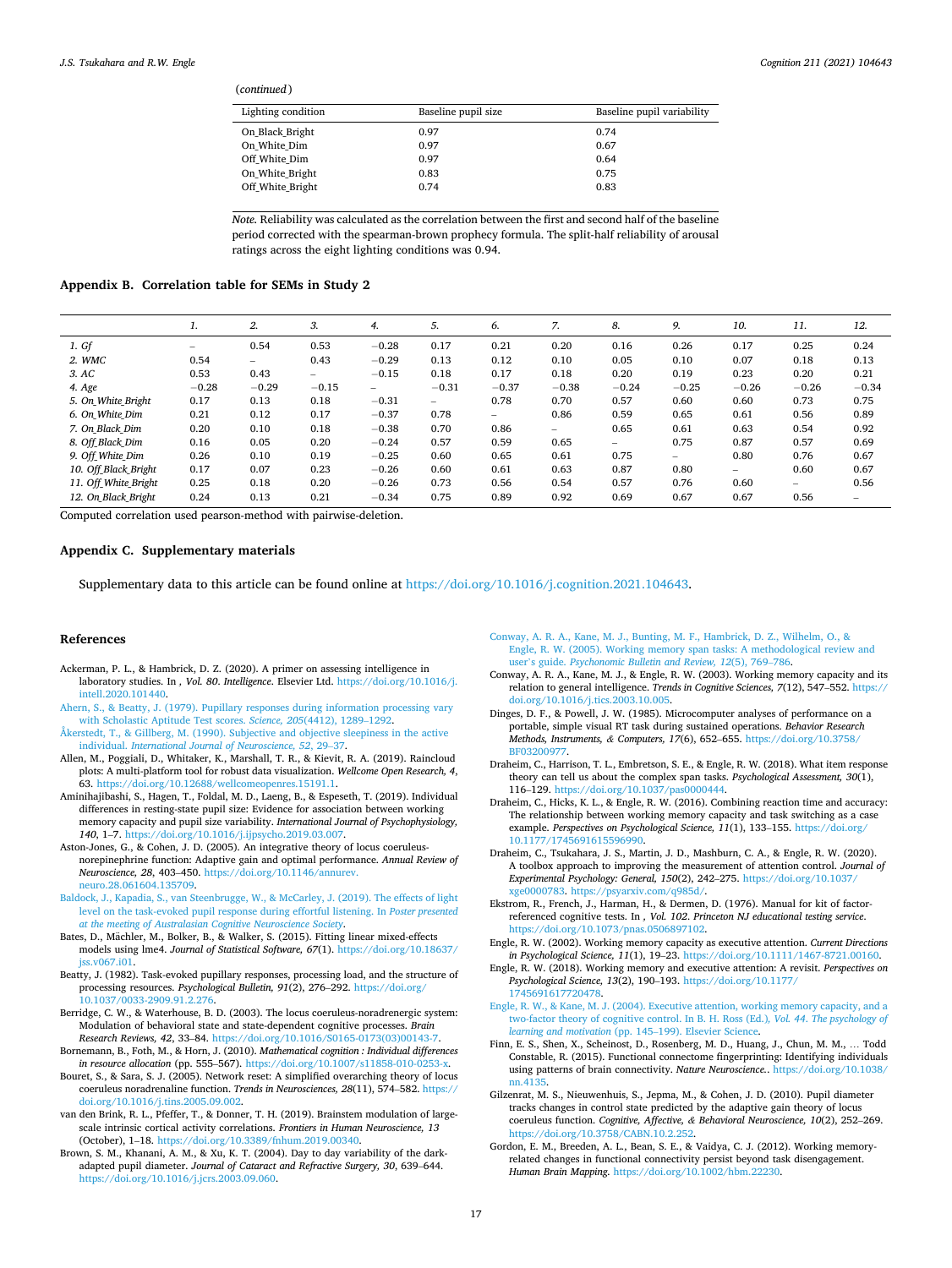- <span id="page-17-0"></span>de Groot, S. G., & Gebhard, J. W. (1952). Pupil size as determined by adapting luminance. *Journal of the Optical Society of America, 42*(7), 492–495. [https://doi.org/](https://doi.org/10.1364/josa.42.000492)  [10.1364/josa.42.000492](https://doi.org/10.1364/josa.42.000492).
- Guedj, C., Monfardini, E., Reynaud, A. J., Farnè, A., Meunier, M., & Hadj-Bouziane, F. (2016). Boosting norepinephrine transmission triggers flexible reconfiguration of brain networks at rest. *Cerebral Cortex*, 1–10. [https://doi.org/10.1093/cercor/](https://doi.org/10.1093/cercor/bhw262)
- [bhw262.](https://doi.org/10.1093/cercor/bhw262) [Hallett, P. E. \(1978\). Primary and secondary saccades to goals defined by instructions.](http://refhub.elsevier.com/S0010-0277(21)00062-7/rf0150)  *[Vision Research, 18](http://refhub.elsevier.com/S0010-0277(21)00062-7/rf0150), 1279-129*
- Hedge, C., Powell, G., & Sumner, P. (2018). The reliability paradox: Why robust cognitive tasks do not produce reliable individual differences. *Behavior Research Methods, 50*(3), 1166–1186. <https://doi.org/10.3758/s13428-017-0935-1>.
- Heitz, R. P., Schrock, J. C., Payne, T. W., & Engle, R. W. (2008). Effects of incentive on working memory capacity: Behavioral and pupillometric data. *Psychophysiology, 45*, 119-129. https://doi.org/10.1111/i.1469-8986.2007.00605.x. 119-129. https://doi.org/10.1111/j.1469-8
- Hellyer, P. J., Shanahan, M., Scott, G., Wise, R. J. S., Sharp, D. J., & Leech, R. (2014). The control of global brain dynamics: Opposing actions of frontoparietal control and default mode networks on attention. *Journal of Neuroscience, 34*(2), 451–461. /doi.org/10.1523/JNEUROSCI.1853-13.2014.
- Hess, E. H., & Polt, J. M. (1964). Pupil size in relation to mental activity during simple problem-solving. *Science, 143*(3611), 1190–1192. [https://doi.org/10.1126/](https://doi.org/10.1126/science.143.3611.1190)  [science.143.3611.1190.](https://doi.org/10.1126/science.143.3611.1190)
- van den Heuvel, M. P., Stam, C. J., Kahn, R. S., & Hulshoff Pol, H. E. (2009). Efficiency of functional brain networks and intellectual performance. *The Journal of Neuroscience, 29*(23), 7619–7624. [https://doi.org/10.1523/JNEUROSCI.1443-09.2009.](https://doi.org/10.1523/JNEUROSCI.1443-09.2009)
- Hughes, J. (2020). reghelper: Helper functions for regression analysis. [https://cran.](https://cran.r-project.org/package=reghelper) ect.org/package=reghelper.
- Hutchison, K. A. (2007). Attentional control and the relatedness proportion effect in semantic priming. *Journal of Experimental Psychology: Learning Memory and Cognition, 33*(4), 645–662. <https://doi.org/10.1037/0278-7393.33.4.645>.
- Joshi, S., & Gold, J. I. (2019). *Pupil size as a window on neural substrates of cognition*. <https://doi.org/10.31234/osf.io/dvsme>.
- Joshi, S., Li, Y., Kalwani, R. M., & Gold, J. I. (2016). Relationships between pupil diameter and neuronal activity in the locus coeruleus, colliculi, and cingulate cortex. *Neuron, 89*, 221–234. [https://doi.org/10.1016/j.neuron.2015.11.028.](https://doi.org/10.1016/j.neuron.2015.11.028)
- [Kahneman, D., & Beatty, J. \(1966\). Pupil diameter and load on memory.](http://refhub.elsevier.com/S0010-0277(21)00062-7/rf0200) *Science, 154*  [\(3756\), 1583](http://refhub.elsevier.com/S0010-0277(21)00062-7/rf0200)–1585.
- Kane, M. J., Hambrick, D. Z., & Conway, A. R. A. (2005). Working memory capacity and fluid intelligence are strongly related constructs: Comment on Ackerman, Beier, and Boyle (2005). *Psychological Bulletin, 131*(1), 66–71. [https://doi.org/10.1037/0033-](https://doi.org/10.1037/0033-2909.131.1.66) [2909.131.1.66.](https://doi.org/10.1037/0033-2909.131.1.66)
- Keller, J. B., Hedden, T., Thompson, T. W., Anteraper, S. A., Gabrieli, J. D. E., & Whitfield-Gabrieli, S. (2015). Resting-state anticorrelations between medial and lateral prefrontal cortex: Association with working memory, aging, and individual differences. *Cortex, 64*, 271–280. [https://doi.org/10.1016/j.cortex.2014.12.001.](https://doi.org/10.1016/j.cortex.2014.12.001)
- Kovacs, K., & Conway, A. R. A. (2020). Process overlap theory, executive functions, and the interpretation of cognitive test scores: Reply to commentaries. *Journal of Applied Research in Memory and Cognition, 9*, 419–424. [https://doi.org/10.1016/j.](https://doi.org/10.1016/j.jarmac.2020.04.005)  [jarmac.2020.04.005](https://doi.org/10.1016/j.jarmac.2020.04.005).
- Laeng, B., Sirois, S., & Gredeback, G. (2012). Pupillometry: A window to the preconscious? *Perspectives on Psychological Science, 7*(1), 18–27. [https://doi.org/](https://doi.org/10.1177/1745691611427305) [10.1177/1745691611427305](https://doi.org/10.1177/1745691611427305).
- Laeng, B., & Sirois, S. (2012). *Perspectives on psychological science pupillometry: A window to*. [https://doi.org/10.1177/1745691611427305.](https://doi.org/10.1177/1745691611427305)
- Luck, S. J., & Vogel, E. K. (1997). The capacity of visual working memory for features and conjunctions. *Nature, 390*, 279–284. <https://doi.org/10.1038/36846>.
- Lüdecke, D. (2020). sjPlot: Data visualization for statistics in social science. [https://cran.](https://cran.r-project.org/package=sjPlot)  [r-project.org/package](https://cran.r-project.org/package=sjPlot)=sjPlot.
- Martin, J. D., Tsukahara, J. S., Mashburn, C. A., Draheim, C., Shipstead, Z., Vogel, E. K., & Engle, R. W. (2019). The visual arrays task: Visual storage capacity or attention control?. Preprint on PsyArXiv [https://psyarxiv.com/u92cm/.](https://psyarxiv.com/u92cm/)
- Mathôt, S., Fabius, J., Van Heusden, E., & Van der Stigchel, S. (2018). Safe and sensible preprocessing and baseline correction of pupil-size data. *Behavior Research Methods, 50*(1), 94–106. <https://doi.org/10.3758/s13428-017-1007-2>.
- van der Meer, E., Beyer, R., Horn, J., Foth, M., Bornemann, B., Ries, J., … Wartenburger, I. (2010). Resource allocation and fluid intelligence: Insights from pupillometry. *Psychophysiology, 47*, 158–169. [https://doi.org/10.1111/j.1469-](https://doi.org/10.1111/j.1469-8986.2009.00884.x)  [8986.2009.00884.x.](https://doi.org/10.1111/j.1469-8986.2009.00884.x)
- Moore, R. Y., & Bloom, F. E. (1979). Central catecholamine neuron systems: Anatomy and physiology of the norepinephrine and epinephrine systems. *Annual Review of Neuroscience, 2*, 113–168.<https://doi.org/10.1146/annurev.ne.02.030179.000553>.
- Murphy, P. R., O'Connell, R. G., O'Sullivan, M., Robertson, I. H., & Balsters, J. H. (2014). Pupil diameter covaries with BOLD activity in human locus coeruleus. *Human Brain Mapping, 35*(8), 4140–4154. [https://doi.org/10.1002/hbm.22466.](https://doi.org/10.1002/hbm.22466)
- Murphy, P. R., Robertson, I. H., Balsters, J. H., & O'Connll, R. G. (2011). Pupillometry and P3 index the locus coeruleus – Noradrenergic arousal function in humans. *Psychophysiology*, 1–12. [https://doi.org/10.1111/j.1469-8986.2011.01226.x.](https://doi.org/10.1111/j.1469-8986.2011.01226.x)
- Paap, K. R., & Sawi, O. (2016). The role of test-retest reliability in measuring individual and group differences in executive functioning. *Journal of Neuroscience Methods, 274*, 81–93. [https://doi.org/10.1016/j.jneumeth.2016.10.002.](https://doi.org/10.1016/j.jneumeth.2016.10.002)
- Psychology Software Tools, I. [E-P. 3. 0]. (2016). *E-Prime 3.0*. Psychology Software Tools, Inc. [https://www.pstnet.com.](https://www.pstnet.com)
- R Core Team. (2020). *R: A language and environment for statistical computing*. R Foundation for Statistical Computing. <https://www.r-project.org/>.
- [Rajkowski, J., Kubiak, P., & Aston-Jones, G. \(1993\). Correlations between locus](http://refhub.elsevier.com/S0010-0277(21)00062-7/rf0285) [coeruleus \(LC\) neural activity, pupil diameter and behavior in monkey support a role](http://refhub.elsevier.com/S0010-0277(21)00062-7/rf0285)  of LC in attention. *[Society for Neuroscience Abstracts, 19](http://refhub.elsevier.com/S0010-0277(21)00062-7/rf0285)*, 974.
- [Raven, J., Raven, J. C., & Court, J. \(1998\). Manual for Raven](http://refhub.elsevier.com/S0010-0277(21)00062-7/rf0290)'s progressive matrices and [vocabulary scales. In](http://refhub.elsevier.com/S0010-0277(21)00062-7/rf0290) *Raven manual*.
- Reilly, J., Kelly, A., Kim, S. H., Jett, S., & Zuckerman, B. (2019). The human task-evoked pupillary response function is linear: Implications for baseline response scaling in pupillometry. *Behavior Research Methods*, 51, 865-878. https://doi.org/10.375 [s13428-018-1134-4.](https://doi.org/10.3758/s13428-018-1134-4)
- Reineberg, A. E., Andrews-Hanna, J. R., Depue, B. E., Friedman, N. P., & Banich, M. T. (2015). Resting-state networks predict individual differences in common and specific aspects of executive function. *NeuroImage, 104*, 69–78. [https://doi.org/10.1016/j.](https://doi.org/10.1016/j.neuroimage.2014.09.045) [neuroimage.2014.09.045.](https://doi.org/10.1016/j.neuroimage.2014.09.045)
- [Rosseel, Y. \(2012\). lavaan: An R package for structural equation modeling.](http://refhub.elsevier.com/S0010-0277(21)00062-7/rf0305) *Journal of [Statistical Software, 48](http://refhub.elsevier.com/S0010-0277(21)00062-7/rf0305)*(2), 1–36.
- Rouder, J. N., & Haaf, J. M. (2019). A psychometrics of individual differences in experimental tasks. *Psychonomic Bulletin and Review, 26*(2), 452–467. [https://doi.](https://doi.org/10.3758/s13423-018-1558-y) [org/10.3758/s13423-018-1558-y.](https://doi.org/10.3758/s13423-018-1558-y)
- Ruud Van Den Brink, L., Murphy, P. R., & Nieuwenhuis, S. (2016). *Pupil diameter tracks lapses of attention* (pp. 1–16). [https://doi.org/10.5061/dryad.mp332.](https://doi.org/10.5061/dryad.mp332)
- Sara, S. J. (2009). The locus coeruleus and noradrenergic modulation of cognition. *Nature Reviews Neuroscience, 10*(3), 211–223. [https://doi.org/10.1038/nrn2573.](https://doi.org/10.1038/nrn2573)
- Schönbrodt, F. D., & Perugini, M. (2013). At what sample size do correlations stabilize? *Journal of Research in Personality, 47*(5), 609–612. [https://doi.org/10.1016/j.](https://doi.org/10.1016/j.jrp.2013.05.009) [jrp.2013.05.009](https://doi.org/10.1016/j.jrp.2013.05.009).
- Schultz, D. H., & Cole, M. W. (2016). Higher intelligence is associated with less taskrelated brain network reconfiguration. *Journal of Neuroscience, 36*(33), 8551–8561. <https://doi.org/10.1523/JNEUROSCI.0358-16.2016>.
- Shipstead, Z., Lindsey, D. R. B., Marshall, R. L., & Engle, R. W. (2014). The mechanisms of working memory capacity: Primary memory, secondary memory, and attention control. *Journal of Memory and Language, 72*, 116–141. [https://doi.org/10.1016/j.](https://doi.org/10.1016/j.jml.2014.01.004)  [jml.2014.01.004](https://doi.org/10.1016/j.jml.2014.01.004).
- Smith, S. M., Nichols, T. E., Vidaurre, D., Winkler, A. M., Behrens, T. E., Glasser, M. F., … Miller, K. L. (2015). A positive-negative mode of population covariation links brain connectivity, demographics and behavior. *Nature Neuroscience*. [https://doi.org/](https://doi.org/10.1038/nn.4125) [10.1038/nn.4125](https://doi.org/10.1038/nn.4125).
- Song, M., Liu, Y., Zhou, Y., Wang, K., Yu, C., & Jiang, T. (2009). Default network and intelligence difference. *IEEE Transactions on Autonomous Mental Development, 1*(2), 2212–2215. [https://doi.org/10.1109/IEMBS.2009.5334874.](https://doi.org/10.1109/IEMBS.2009.5334874)
- Stawarczyk, D., & D'Argembeau, A. (2016). Conjoint influence of mind-wandering and sleepiness on task performance. *Journal of Experimental Psychology: Human Perception and Performance, 42*(10), 1587–1600. <https://doi.org/10.1037/xhp0000254>.
- Stevens, A. A., Tappon, S. C., Garg, A., & Fair, D. A. (2012). Functional brain network modularity captures inter- and intra-individual variation in working memory capacity. *PLoS One, 7*(1), 1–10. <https://doi.org/10.1371/journal.pone.0030468>. [Thurstone, L. L. \(1938\).](http://refhub.elsevier.com/S0010-0277(21)00062-7/rf0360) *Primary mental abilities*.
- Tsukahara, J. S. (2019). *pupillometry: An R package to preprocess pupil data*. [https://doi.](https://doi.org/10.5281/zenodo.4464854) [org/10.5281/zenodo.4464854.](https://doi.org/10.5281/zenodo.4464854)
- Tsukahara, J. S., Harrison, T. L., & Engle, R. W. (2016). The relationship between baseline pupil size and intelligence. *Cognitive Psychology, 91*, 109–123. [https://doi.](https://doi.org/10.1016/j.cogpsych.2016.10.001)  [org/10.1016/j.cogpsych.2016.10.001.](https://doi.org/10.1016/j.cogpsych.2016.10.001)
- [Ullwer, D., Bornemann, B., Ries, J., Horn, J., Foth, M., Preusse, F., Wartenburger, I., &](http://refhub.elsevier.com/S0010-0277(21)00062-7/rf0375) van der Meer, E. (2003). *[Resource allocation and problem solving strategies during a](http://refhub.elsevier.com/S0010-0277(21)00062-7/rf0375) [geometric analogy task in individuals differing in fluid intelligence](http://refhub.elsevier.com/S0010-0277(21)00062-7/rf0375)*.
- Unsworth, N., Heitz, R. P., Schrock, J. C., & Engle, R. W. (2005). An automated version of the operation span task. *Behavior Research Methods, 37*(3), 498–505. [https://doi.org/](https://doi.org/10.3758/BF03192720)  [10.3758/BF03192720](https://doi.org/10.3758/BF03192720).
- Unsworth, N., Miller, A. L., & Robison, M. K. (2020). Is working memory capacity related to baseline pupil diameter? *Psychonomic Bulletin & Review*. [https://doi.org/10.3758/](https://doi.org/10.3758/s13423-020-01817-5)  [s13423-020-01817-5](https://doi.org/10.3758/s13423-020-01817-5).
- Unsworth, N., & Robison, M. K. (2015). Individual differences in the allocation of attention to items in working memory: Evidence from pupillometry. *Psychonomic Bulletin & Review, 22*(3), 757–765. [https://doi.org/10.3758/s13423-014-0747-6.](https://doi.org/10.3758/s13423-014-0747-6)
- Unsworth, N., & Robison, M. K. (2016). Pupillary correlates of lapses of sustained attention. *Cognitive, Affective, & Behavioral Neuroscience*. [https://doi.org/10.3758/](https://doi.org/10.3758/s13415-016-0417-4)  [s13415-016-0417-4.](https://doi.org/10.3758/s13415-016-0417-4)
- Unsworth, N., & Robison, M. K. (2017a). A locus coeruleus-norepinephrine account of individual differences in working memory capacity and attention control. *Psychonomic Bulletin & Review, 1957*. [https://doi.org/10.3758/s13423-016-1220-5.](https://doi.org/10.3758/s13423-016-1220-5)
- Unsworth, N., & Robison, M. K. (2017b). The importance of arousal for variation in working memory capacity and attention control: A latent variable pupillometry study. *Journal of Experimental Psychology: Learning, Memory, and Cognition, 43*(12), 1962–1987. [https://doi.org/10.1037/xlm0000421.](https://doi.org/10.1037/xlm0000421)
- Unsworth, N., Robison, M. K., & Miller, A. L. (2019). Individual differences in baseline oculometrics: Examining variation in baseline pupil diameter, spontaneous eye blink rate, and fixation stability. *Cognitive, Affective, & Behavioral Neuroscience*, 1–20. [https://doi.org/10.3758/s13415-019-00709-z.](https://doi.org/10.3758/s13415-019-00709-z)
- [Warren, C. M., Eldar, E., van den Brink, R. L., Tona, K.-D., van der Wee, N. J.,](http://refhub.elsevier.com/S0010-0277(21)00062-7/rf0415) Giltay, E. J., … [Nieuwenhuis, S. \(2016\). Catecholamine-mediated increases in gain](http://refhub.elsevier.com/S0010-0277(21)00062-7/rf0415) [enhance the precision of cortical representations.](http://refhub.elsevier.com/S0010-0277(21)00062-7/rf0415) *Journal of Neuroscience, 36*(21), [5699](http://refhub.elsevier.com/S0010-0277(21)00062-7/rf0415)–5708.